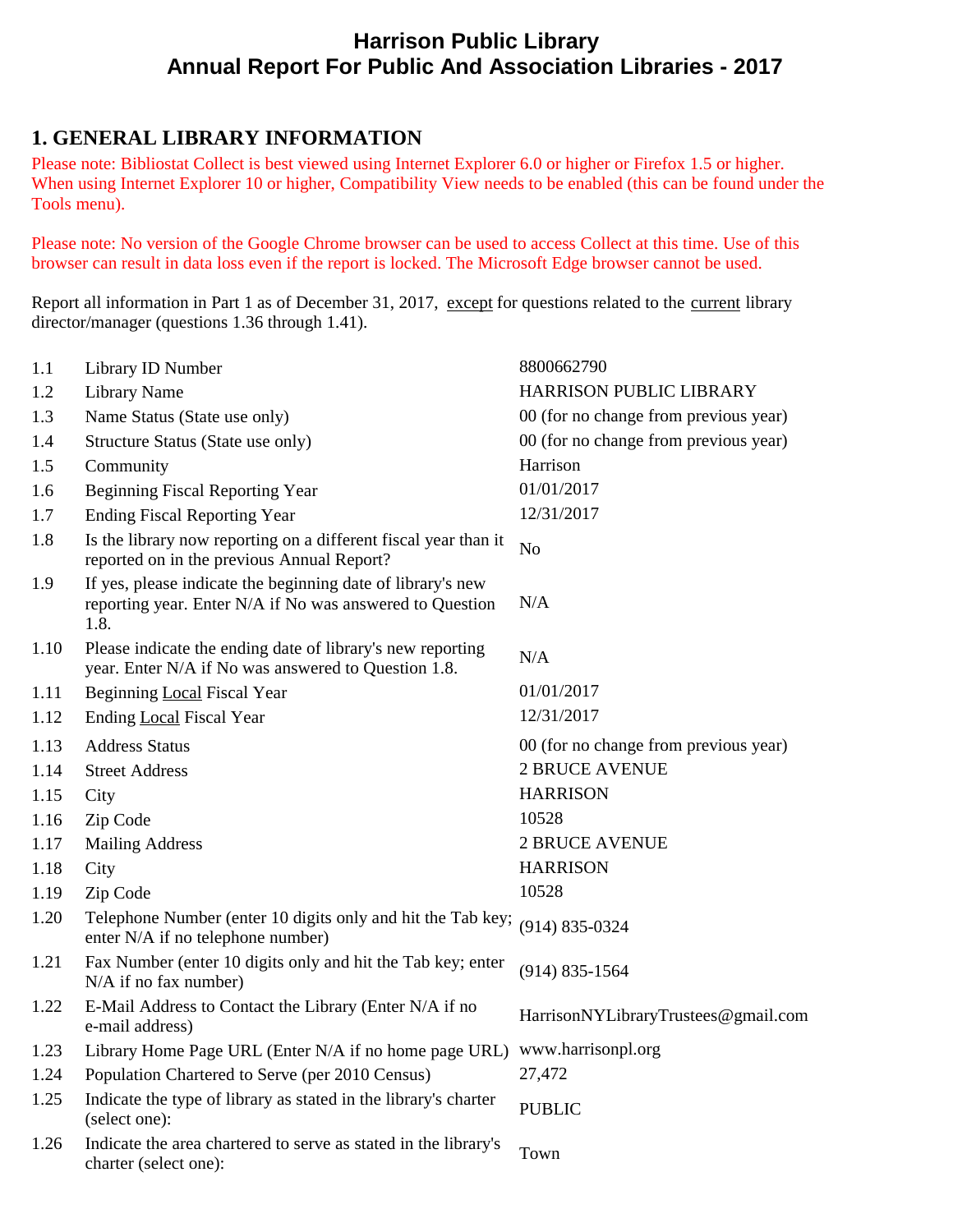| 1.27             | During the reporting year, has there been any change to the<br>library's legal service area boundaries? Changes must be the<br>result of a Regents charter action. Answer Y for Yes, N for<br>No.                                                                                                     | $\overline{N}$                   |
|------------------|-------------------------------------------------------------------------------------------------------------------------------------------------------------------------------------------------------------------------------------------------------------------------------------------------------|----------------------------------|
| 1.28             | Indicate the type of charter the library currently holds (select<br>one):                                                                                                                                                                                                                             | Absolute                         |
| 1.29             | Date the library was granted its absolute charter or the date<br>of the provisional charter if the library does not have an<br>absolute charter                                                                                                                                                       | 12/15/1967                       |
| 1.30             | Date the library was last registered                                                                                                                                                                                                                                                                  | 12/13/1968                       |
| 1.31             | Federal Employer Identification Number                                                                                                                                                                                                                                                                | 133712510                        |
| 1.32             | County                                                                                                                                                                                                                                                                                                | <b>WESTCHESTER</b>               |
| 1.33             | <b>School District</b>                                                                                                                                                                                                                                                                                | Harrison Central School District |
| 1.34             | Town/City                                                                                                                                                                                                                                                                                             | Harrison                         |
| 1.35             | <b>Library System</b>                                                                                                                                                                                                                                                                                 | Westchester Library System       |
| <b>QUESTION.</b> | THESE QUESTIONS ARE FOR NYC LIBRARIES ONLY. PLEASE PROCEED TO THE NEXT                                                                                                                                                                                                                                |                                  |
|                  | 1.36a President/CEO Name                                                                                                                                                                                                                                                                              |                                  |
|                  | 1.36b President/CEO Phone Number                                                                                                                                                                                                                                                                      |                                  |
|                  | 1.36c President/CEO Email                                                                                                                                                                                                                                                                             |                                  |
|                  | NOTE: For questions 1.37 through 1.45, report all information for the <u>current</u> library director/manager.                                                                                                                                                                                        |                                  |
| 1.37             | Title of Library Director/ Manager (select one):                                                                                                                                                                                                                                                      | Ms.                              |
| 1.38             | First Name of Library Director/Manager                                                                                                                                                                                                                                                                | Galina                           |
| 1.39             | Last Name of Library Director/Manager                                                                                                                                                                                                                                                                 | Chernykh                         |
| 1.40             | NYS Public Librarian Certification Number                                                                                                                                                                                                                                                             | 21720                            |
| 1.41             | What is the highest education level of the library<br>manager/director?                                                                                                                                                                                                                               | Master's Degree                  |
| 1.42             | If the library manager/director holds a Master's Degree, is it<br>a Master's Degree in Library/Information Science?                                                                                                                                                                                   | Y                                |
| 1.43             | Do all staff working in the budgeted Librarian (certified)<br>positions reported in 6.4 have an active NYS Public<br>Librarian Certificate? If No, list the name and e-mail<br>address of each staff member without an active certificate in<br>a Note.                                               | Y                                |
| 1.44             | E-mail Address of the Director/Manager                                                                                                                                                                                                                                                                | gchernykh@gmail.org              |
| 1.45             | Fax Number of the Director/Manager                                                                                                                                                                                                                                                                    | $(914) 835 - 1564$               |
| 1.46             | Is the library a member of the New York State and Local<br><b>Retirement System?</b>                                                                                                                                                                                                                  | Y                                |
| 1.47             | Does the library charge fees for library cards to people<br>residing outside the system's service area?                                                                                                                                                                                               | N                                |
| 1.48             | Was all or part of the library's funding subject to a public<br>vote(s) held during Calendar Year 2017? (Please respond<br>even if the vote was unsuccessful). Enter Y for Yes, N for<br>No. If Yes, complete one record for the public vote from<br>each funding source. If no, go to question 1.49. | N                                |
| 1.               | Name of municipality or district holding the public vote                                                                                                                                                                                                                                              | N/A                              |
| 2.               | Indicate the type of municipality or district holding the<br>public vote                                                                                                                                                                                                                              | N/A                              |
| 3.               | Date the vote was held (mm/dd/2017)                                                                                                                                                                                                                                                                   | N/A                              |
| 4.               | Was the vote successful? Y/N                                                                                                                                                                                                                                                                          | N/A                              |
| 5.               | What type of public vote was it?                                                                                                                                                                                                                                                                      | N/A                              |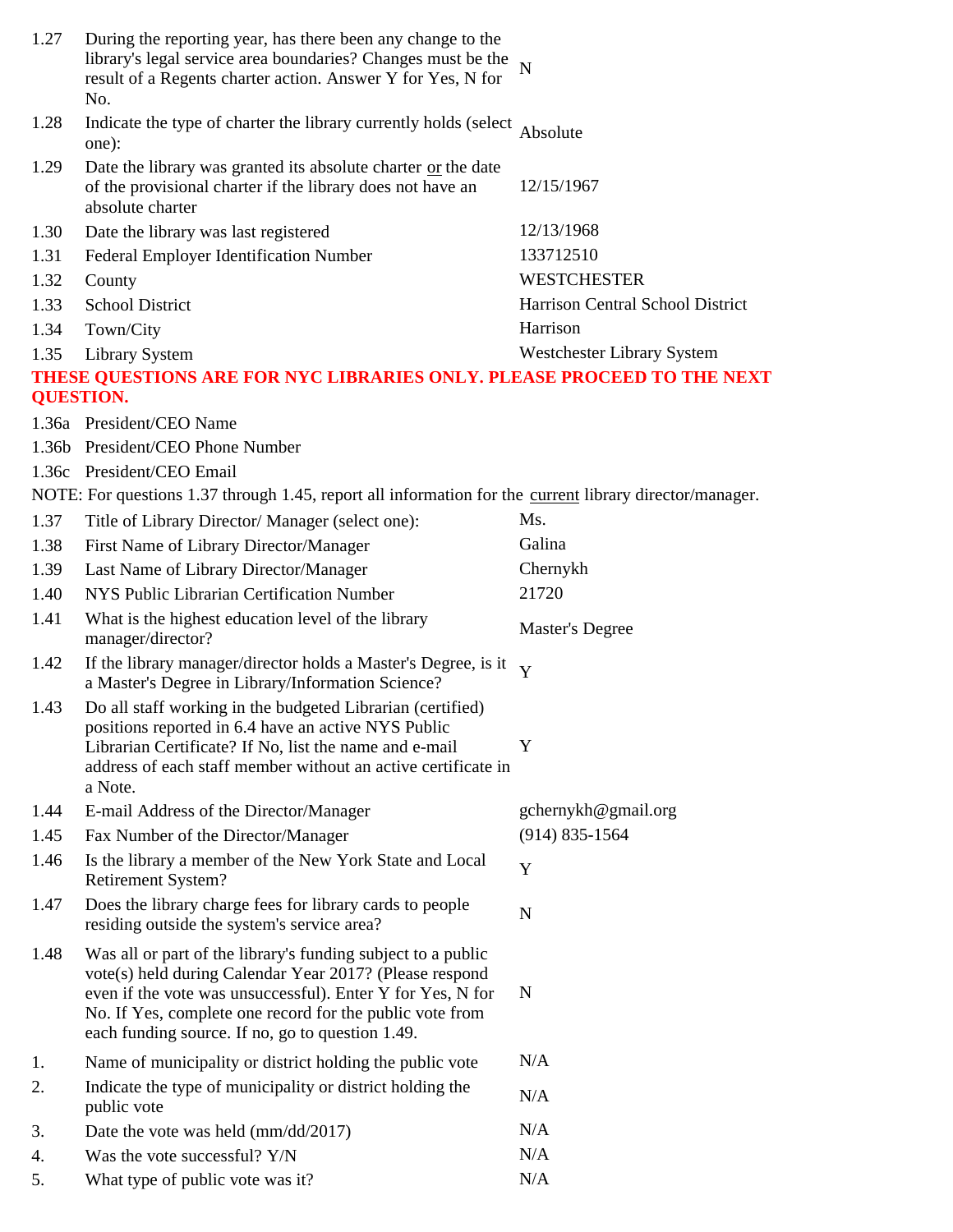| 6a.      | Most recent prior year approved appropriation from a public<br>vote:                                                                                                                                                                                                                                      | N/A |
|----------|-----------------------------------------------------------------------------------------------------------------------------------------------------------------------------------------------------------------------------------------------------------------------------------------------------------|-----|
| 6b.      | Proposed increase in appropriation as a result of the vote<br>held on the date reported in question number 3:                                                                                                                                                                                             | N/A |
| 6c.      | Total proposed appropriation (sum of 6a and 6b):                                                                                                                                                                                                                                                          | N/A |
|          | This question should only be answered if "No" was answered in Q1.48 OR the library has votes from<br>different municipalities/districts that were held in different years, both current and prior.                                                                                                        |     |
| 1.49     | Did the library receive funding from an appropriation which<br>was approved by public vote in a prior year? (Prior to<br>Calendar Year 2017) Enter Y for Yes, N for No. If Yes,<br>complete one record for the vote from each funding source.<br>If No, go to question 1.50.                              | N   |
| 1.<br>2. | Name of municipality or district holding the public vote<br>Indicate the type of municipality or district holding the<br>public vote                                                                                                                                                                      | N/A |
| 3.<br>4. | Date the last successful vote was held (mm/dd/yyyy)<br>What type of public vote was it?                                                                                                                                                                                                                   | N/A |
| 5.       | What was the total dollar amount of the appropriation from<br>tax dollars resulting from the last successful vote?                                                                                                                                                                                        | N/A |
| 1.50     | Does the reporting library have a contractual agreement with<br>a municipality or district to provide library services to<br>residents of an area not served by a chartered library? Enter N<br>Y for Yes, N for No. If yes, please complete one record for<br>each contract. If no, go to question 1.51. |     |
| 1.       | Name of contracting municipality or district                                                                                                                                                                                                                                                              | N/A |
| 2.       | Is this a written contractual agreement?                                                                                                                                                                                                                                                                  | N/A |
| 3.       | Population of the geographic area served by this contract                                                                                                                                                                                                                                                 | N/A |
| 4.       | Dollar amount of contract                                                                                                                                                                                                                                                                                 | N/A |
| 5.       | Enter the appropriate code for range of services provided<br>(select one):                                                                                                                                                                                                                                | N/A |
| 1.51     | For the reporting year, has the library experienced any<br>unusual circumstance(s) that affected the statistics reported<br>(e.g., natural disaster, fire, closed for renovations, massive<br>weeding of collection, etc.)? If yes, please annotate                                                       | Y   |

### **2. LIBRARY COLLECTION**

Report holdings, additions, and subscriptions as of the end of the fiscal year reported in Part 1. Please click here to read general instructions before completing this section.

This section of the survey (2.1-2.22) collects data on selected types of materials.

explaining the circumstance(s) and the impact on the library using the Note; if no, please go to Part 2, Library Collection.

It does not cover all materials (i.e., microforms, loose sheet music, maps, and pictures) for which expenditures are reported under Print Materials Expenditures, Electronic Materials Expenditures, and Other Materials Expenditures (questions 12.6, 12.7 and 12.8). Under this category report only items that have been purchased, leased or licensed by the library, a consortium, the state library, a donor or other person or entity. Included items must only be accessible with a valid library card or at a physical library location; inclusion in the catalog is not required. Do not include items freely available without monetary exchange. Count electronic materials at the administrative entity level; do not duplicate numbers at each branch.

#### **PRINT MATERIALS**

**Cataloged Books**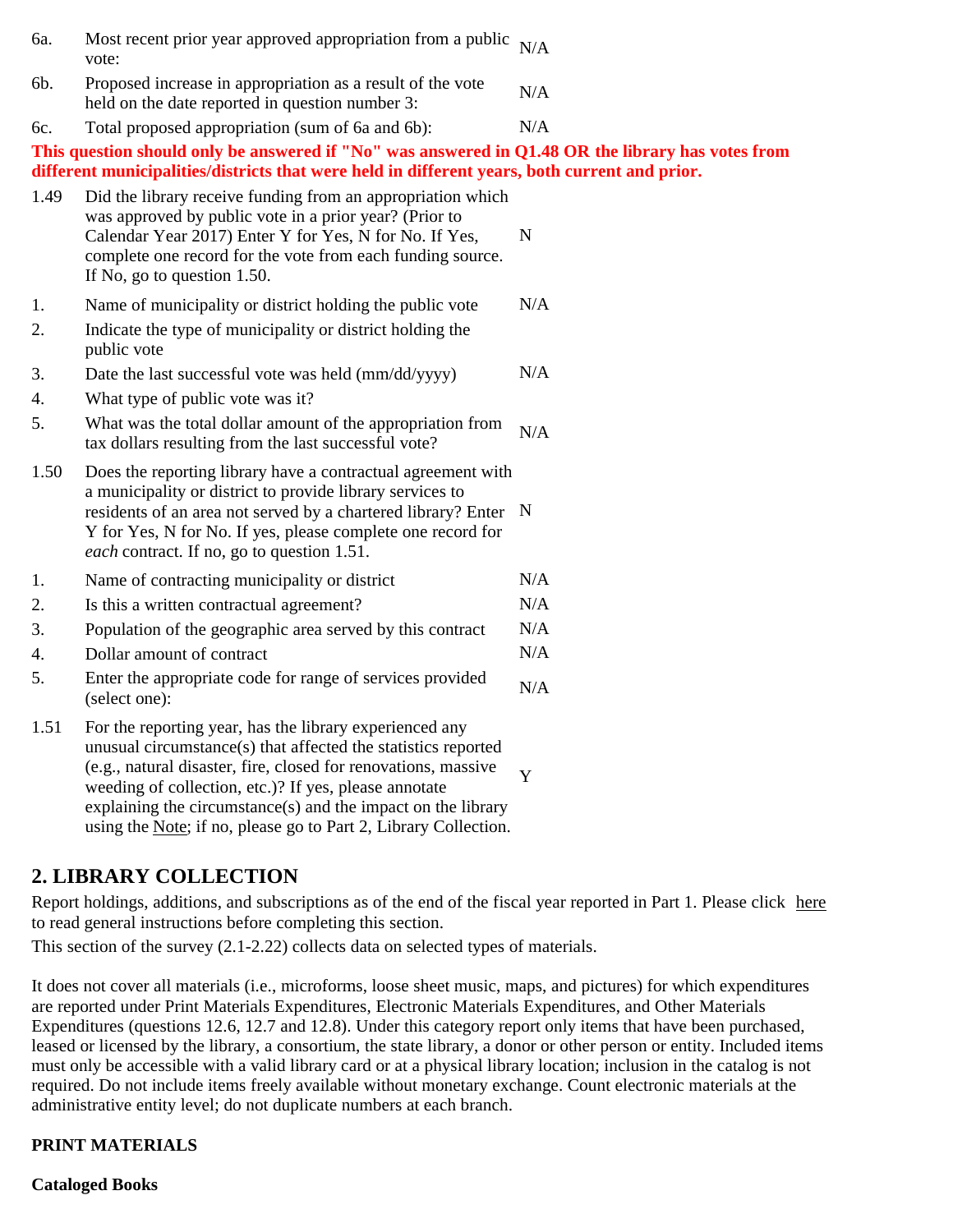| 2.1  | <b>Adult Fiction Books</b>                                                                                                                                                                                                                            | 19,719           |
|------|-------------------------------------------------------------------------------------------------------------------------------------------------------------------------------------------------------------------------------------------------------|------------------|
| 2.2  | <b>Adult Non-fiction Books</b>                                                                                                                                                                                                                        | 24,570           |
| 2.3  | Total Adult Books (Total questions 2.1 & 2.2)                                                                                                                                                                                                         | 44,289           |
| 2.4  | <b>Children's Fiction Books</b>                                                                                                                                                                                                                       | 21,406           |
| 2.5  | <b>Children's Non-fiction Books</b>                                                                                                                                                                                                                   | 8,155            |
| 2.6  | Total Children's Books (Total questions 2.4 & 2.5)                                                                                                                                                                                                    | 29,561           |
| 2.7  | Total Cataloged Books (Total questions 2.3 & 2.6)                                                                                                                                                                                                     | 73,850           |
|      | <b>Other Print Materials</b>                                                                                                                                                                                                                          |                  |
| 2.8  | <b>Total Uncataloged Books</b>                                                                                                                                                                                                                        | $\boldsymbol{0}$ |
| 2.9  | <b>Total Print Serials</b>                                                                                                                                                                                                                            | 8,021            |
| 2.10 | <b>All Other Print Materials</b>                                                                                                                                                                                                                      | 66               |
| 2.11 | Total Other Print Materials (Total questions 2.8 through<br>2.10)                                                                                                                                                                                     | 8,087            |
| 2.12 | Total Print Materials (Total questions 2.7 and 2.11)                                                                                                                                                                                                  | 81,937           |
|      | <b>ALL OTHER MATERIALS</b>                                                                                                                                                                                                                            |                  |
|      | <b>Electronic Materials</b>                                                                                                                                                                                                                           |                  |
| 2.13 | <b>Electronic Books</b>                                                                                                                                                                                                                               | 27,087           |
| 2.14 | <b>Local Electronic Collections</b>                                                                                                                                                                                                                   | 15               |
| 2.15 | <b>NOVEL</b> NY Electronic Collections                                                                                                                                                                                                                | 16               |
|      |                                                                                                                                                                                                                                                       | 31               |
| 2.16 | Total Electronic Collections (Total questions 2.14 and 2.15)<br>Audio - Downloadable Units                                                                                                                                                            | 5,947            |
| 2.17 |                                                                                                                                                                                                                                                       | 209              |
| 2.18 | Video - Downloadable Units                                                                                                                                                                                                                            |                  |
| 2.19 | Other Electronic Materials (Include items that are not<br>included in the above categories, such as e-serials;<br>electronic files; collections of digital photographs; and<br>electronic government documents, reference tools, scores<br>and maps.) | 165              |
| 2.20 | Total Electronic Materials (Total questions 2.13, 2.16, 2.17, 33,439)<br>2.18 and 2.19)                                                                                                                                                               |                  |
|      | <b>Non-Electronic Materials</b>                                                                                                                                                                                                                       |                  |
| 2.21 | Audio - Physical Units                                                                                                                                                                                                                                | 4,183            |
| 2.22 | Video - Physical Units                                                                                                                                                                                                                                | 10,034           |
| 2.23 | Other Non-Electronic Materials (includes films, slides, etc.)                                                                                                                                                                                         | 370              |
| 2.24 | Total Other Materials Holdings (Total questions 2.21)<br>through $2.23$ )                                                                                                                                                                             | 14,587           |
| 2.25 | <b>GRAND TOTAL HOLDINGS</b> (Total questions 2.12, 2.20)<br>and 2.24)                                                                                                                                                                                 | 129,963          |
|      | <b>CURRENT SERIAL SUBSCRIPTIONS</b>                                                                                                                                                                                                                   |                  |
| 2.26 | <b>Current Print Serial Subscriptions</b>                                                                                                                                                                                                             | 277              |
|      | <b>ADDITIONS TO HOLDINGS</b> - Do not subtract withdrawals or discards.                                                                                                                                                                               |                  |
| 2.27 | <b>Cataloged Books</b>                                                                                                                                                                                                                                | 6,586            |
| 2.28 | All Other Print Materials                                                                                                                                                                                                                             | $\boldsymbol{0}$ |

2.29 Electronic Materials 3,938 2.30 All Other Materials 1,362 2.31 Total Additions (Total questions 2.27 through 2.30) 11,886

# **3. LIBRARY PROGRAMS, POLICIES, AND SERVICES**

Report all information on questions 3.1 through 3.28 as of the end of the fiscal year reported in Part 1; report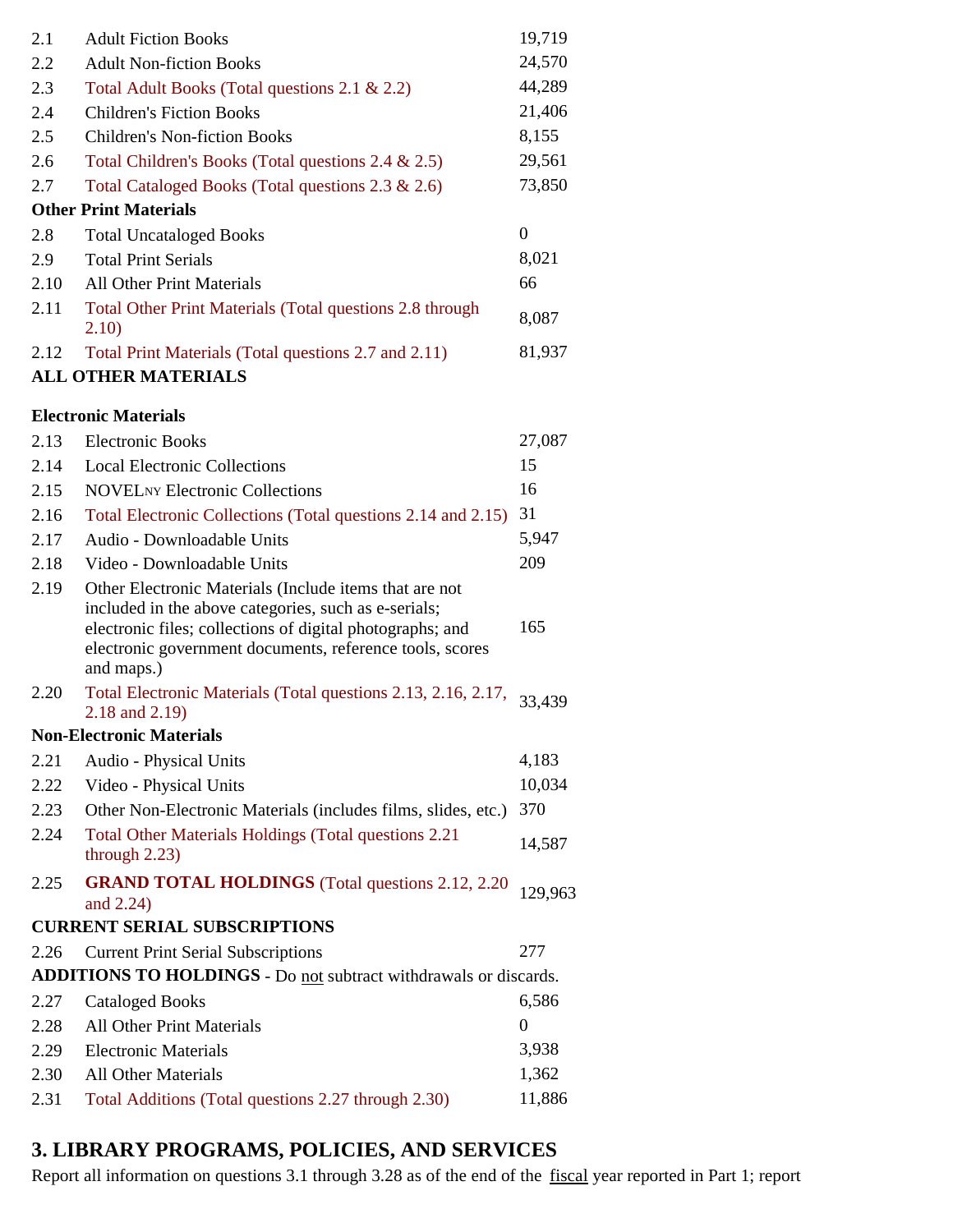information on questions 3.29 through 3.80 for the 2017 calendar year. Please click here to read general instructions before completing this section.

Please report information on LIBRARY USE as of the end of the fiscal year reported in Part 1.

#### **LIBRARY USE**

|                                                               | 3.1 Library visits (total annual attendance) | 191.957 |
|---------------------------------------------------------------|----------------------------------------------|---------|
|                                                               | 3.2 Registered resident borrowers            | 9.319   |
|                                                               | 3.3 Registered non-resident borrowers        |         |
| Please report information on WRITTEN POLICIES as of 12/31/17. |                                              |         |

#### **WRITTEN POLICIES (Answer Y for Yes, N for No)**

| 3.4  | Does the library have an open meeting policy?                                                                                                        | Y              |
|------|------------------------------------------------------------------------------------------------------------------------------------------------------|----------------|
| 3.5  | Does the library have a policy protecting the confidentiality<br>of library records?                                                                 | Y              |
| 3.6  | Does the library have an Internet use policy?                                                                                                        | Y              |
| 3.7  | Does the library have a disaster plan?                                                                                                               | Y              |
| 3.8  | Does the library have a board-approved conflict of interest<br>policy?                                                                               | Y              |
| 3.9  | Does the library have a board-approved whistle blower<br>policy?                                                                                     | Y              |
|      | Please report information on ACCESSIBILITY as of 12/31/17.                                                                                           |                |
|      | <b>ACCESSIBILITY (Answer Y for Yes, N for No)/b&gt;</b>                                                                                              |                |
| 3.10 | Does the library provide service to persons who cannot visit<br>the library (homebound persons, persons in nursing homes,<br>persons in jail, etc.)? | $\mathbf{Y}$   |
| 3.11 | Does the library have assistive devices for persons who are<br>deaf and hearing impaired (TTY/TDD)?                                                  | Y              |
| 3.12 | Does the library have large print books?                                                                                                             | Y              |
| 3.13 | Does the library have assistive technology for the blind and<br>visually impaired?                                                                   | Y              |
|      | 3.14 - If so, what do you have?                                                                                                                      |                |
|      | screen reader, such as JAWS or Windoweyes                                                                                                            | Yes            |
|      | refreshable Braille keyboard                                                                                                                         | N <sub>o</sub> |
|      | screen magnification software, such as Zoomtext                                                                                                      | Yes            |
|      | electronic scanning and reading software, such as<br>OpenBook                                                                                        | Yes            |
| 3.15 | Is the library registered for services from either the New<br>York State Talking Book and Braille Library (New York                                  |                |

State Library, Albany) or the Andrew Heiskell Braille and Y Talking Book Library (The New York Public Library, New York)?

Please report information on LIBRARY SPONSORED PROGRAMS as of the end of the fiscal year reported in Part 1.

#### **LIBRARY SPONSORED PROGRAMS**

| 3.16 Adult Program Sessions       | 963 |
|-----------------------------------|-----|
| 3.17 Young Adult Program Sessions | 122 |
| 3.18 Children's Program Sessions  | 991 |
| 3.19 All Other Program Sessions   | 10  |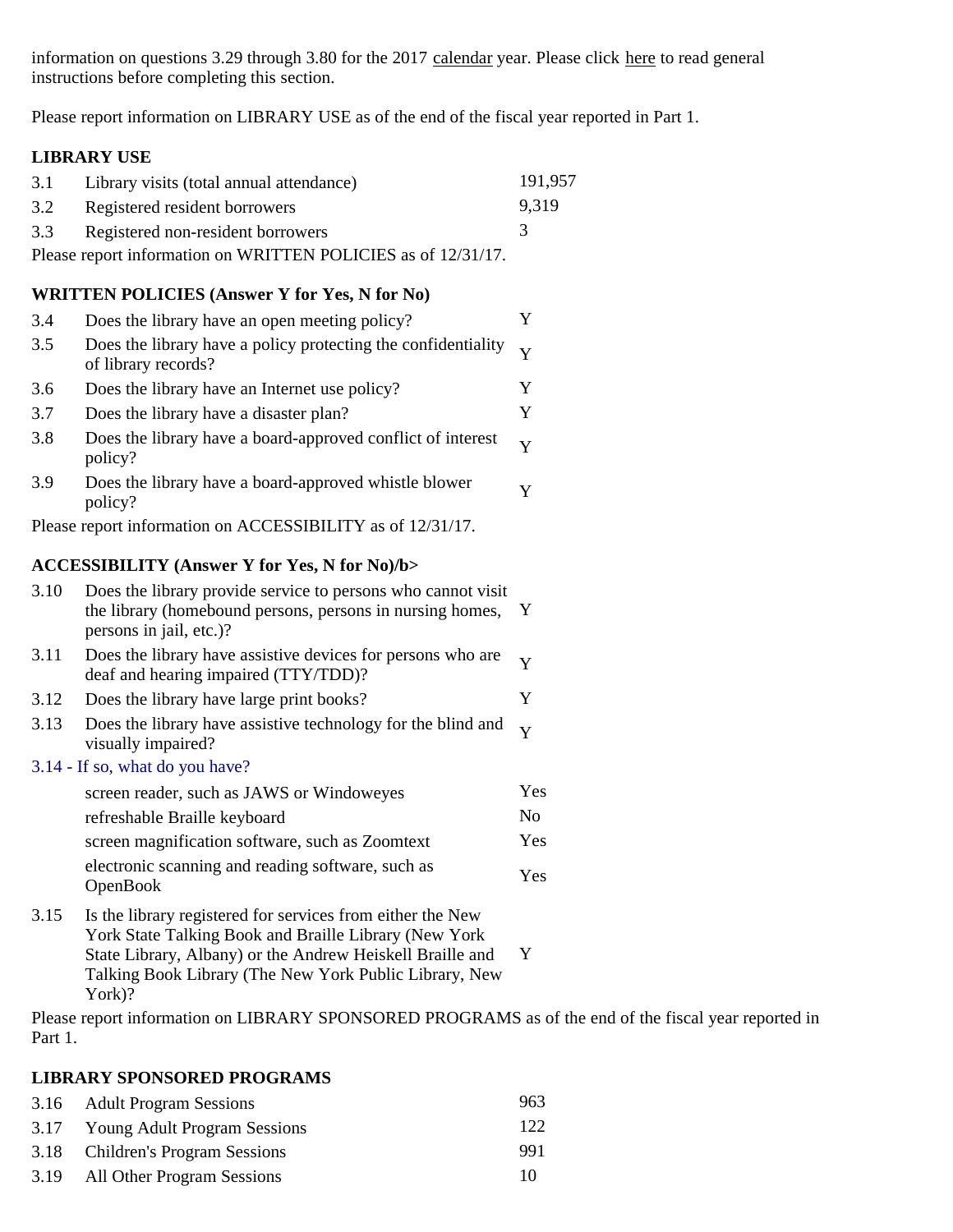| 3.20 | Total Number of Program Sessions (Total questions 3.16)<br>through $3.19$ )                                                                                                                                                                       | 2,086  |
|------|---------------------------------------------------------------------------------------------------------------------------------------------------------------------------------------------------------------------------------------------------|--------|
| 3.21 | One-on-One Program Sessions                                                                                                                                                                                                                       | 116    |
| 3.22 | Do library staff, trustees and/or volunteers reach outside of<br>the library to promote library programs and services through<br>group presentations, information tables and/or other similar<br>educational activities sponsored by the Library? | Yes    |
| 3.23 | <b>Adult Program Attendance</b>                                                                                                                                                                                                                   | 11,276 |
| 3.24 | Young Adult Program Attendance                                                                                                                                                                                                                    | 585    |
| 3.25 | Children's Program Attendance                                                                                                                                                                                                                     | 27,753 |
| 3.26 | All Other Program Attendance                                                                                                                                                                                                                      | 366    |
| 3.27 | Total Program Attendance (Total questions 3.23 through<br>3.26                                                                                                                                                                                    | 39,980 |
| 3.28 | One-on-One Program Attendance                                                                                                                                                                                                                     | 116    |
| $-1$ |                                                                                                                                                                                                                                                   |        |

Please report information on SUMMER READING PROGRAMS for the 2017 calendar year.

### **SUMMER READING PROGRAM**

3.29 - Indicate which of the following apply to the summer reading program(s) offered by the library during the summer of 2017 (check all that apply):

| a.            | Program(s) for children                                                                                  | Yes              |
|---------------|----------------------------------------------------------------------------------------------------------|------------------|
| b.            | Program(s) for young adults                                                                              | Yes              |
| $C_{\bullet}$ | Program(s) for Adults                                                                                    | N <sub>o</sub>   |
| d.            | Summer Reading at New York Libraries name and/or logo<br>used                                            | Yes              |
| e.            | Collaborative Summer Library Program (CSLP Manual,<br>provided through the New York State Library, used) | Yes              |
| f.            | N/A                                                                                                      | N <sub>o</sub>   |
| 3.30          | Library outlets offering a summer reading program                                                        | $\overline{2}$   |
| 3.31          | Children registered for the library's summer reading program 217                                         |                  |
| 3.32          | Young adults registered for the library's summer reading<br>program                                      | 20               |
| 3.33          | Adults registered for the library's summer reading program                                               | $\boldsymbol{0}$ |
| 3.34          | Total number registered for the library's summer reading<br>program (total $3.31 + 3.32 + 3.33$ )        | 237              |
| 3.35          | Children's program sessions - Summer 2017                                                                | 98               |
| 3.36          | Young adult program sessions - Summer 2017                                                               | 14               |
| 3.37          | Adult program sessions - Summer 2017                                                                     | $\boldsymbol{0}$ |
| 3.38          | Total program sessions - Summer 2017 (total $3.35 + 3.36 +$<br>3.37)                                     | 112              |
| 3.39          | Children's program attendance - Summer 2017                                                              | 2,424            |
| 3.40          | Young adult program attendance - Summer 2017                                                             | 20               |
| 3.41          | Adult program attendance - Summer 2017                                                                   | $\boldsymbol{0}$ |
| 3.42          | Total program attendance - Summer 2017 (total 3.39 + 3.40)<br>$+3.41)$                                   | 2,444            |
|               | <b>COLLABORATORS</b>                                                                                     |                  |
| 3.43          | Public school district(s) and/or BOCES                                                                   | $\overline{2}$   |
| 3.44          | Non-public school(s)                                                                                     | $\overline{2}$   |
| 3.45          | Childcare center(s)                                                                                      | $\overline{2}$   |
| 3.46          | Summer camp $(s)$                                                                                        | $\overline{2}$   |
|               |                                                                                                          | $\boldsymbol{0}$ |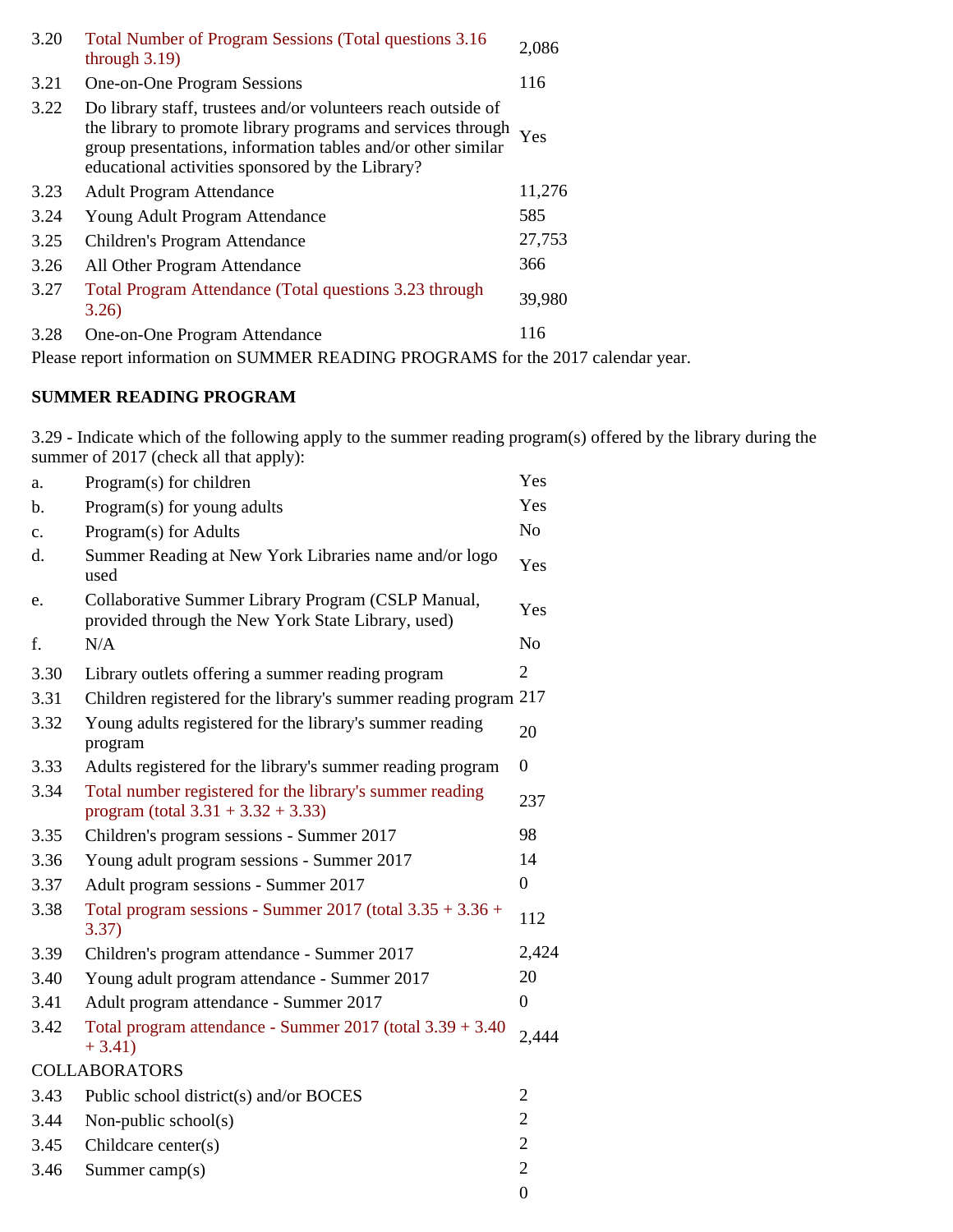| 3.47 | Municipality/Municipalities                   |  |
|------|-----------------------------------------------|--|
|      | $3.48$ Literacy provider(s)                   |  |
| 3.49 | Other (describe using the State note)         |  |
| 3.50 | Total Collaborators (total 3.43 through 3.49) |  |

Please report information on EARLY LITERACY PROGRAMS for the 2017 calendar year.

### **EARLY LITERACY PROGRAMS**

| 3.51                                                                    | Did the library offer early literacy programs? (Enter Y for<br>Yes, N for No) | Y                |
|-------------------------------------------------------------------------|-------------------------------------------------------------------------------|------------------|
|                                                                         | 3.52 - Indicate types of programs offered (check all that apply)              |                  |
| a.                                                                      | Focus on birth - school entry (kindergarten)                                  | Yes              |
| b.                                                                      | Focus on parents & caregivers                                                 | N <sub>o</sub>   |
| c.                                                                      | Combined audience                                                             | N <sub>0</sub>   |
| d.                                                                      | N/A                                                                           | N <sub>o</sub>   |
|                                                                         | 3.53 - Number of sessions                                                     |                  |
| a.                                                                      | Focus on birth - school entry (kindergarten)                                  | 320              |
| b.                                                                      | Focus on parents & caregivers                                                 | $\boldsymbol{0}$ |
| $C_{\bullet}$                                                           | Combined audience                                                             | $\boldsymbol{0}$ |
| d.                                                                      | N/A                                                                           | $\boldsymbol{0}$ |
| 3.54                                                                    | <b>Total Sessions</b>                                                         | 320              |
|                                                                         | 3.55 - Attendance at sessions                                                 |                  |
| a.                                                                      | Focus on birth - school entry (kindergarten)                                  | 9,966            |
| b.                                                                      | Focus on parents & caregivers                                                 | $\boldsymbol{0}$ |
| $\mathbf{c}$ .                                                          | Combined audience                                                             | $\boldsymbol{0}$ |
| d.                                                                      | N/A                                                                           | $\boldsymbol{0}$ |
| 3.56                                                                    | <b>Total Attendance</b>                                                       | 9,966            |
|                                                                         | 3.57 - Collaborators (check all that apply):                                  |                  |
| a.                                                                      | Childcare center(s)                                                           | Yes              |
| b.                                                                      | Public School District(s) and/or BOCES                                        | Yes              |
| $\mathbf{c}$ .                                                          | Non-Public School(s)                                                          | Yes              |
| d.                                                                      | Health care providers/agencies                                                | No               |
| e.                                                                      | Other (describe using the State note)                                         | N <sub>o</sub>   |
| Please report information on ADULT LITERACY for the 2017 calendar year. |                                                                               |                  |

#### ADULT LITERACY

| 3.58                                                                                 | Did the library offer adult literacy programs?   | Yes            |
|--------------------------------------------------------------------------------------|--------------------------------------------------|----------------|
| 3.59                                                                                 | Total group program sessions                     | 408            |
| 3.60                                                                                 | Total one-on-one program sessions                | 0              |
| 3.61                                                                                 | Total group program attendance                   | 4,639          |
| 3.62                                                                                 | Total one-on-one program attendance              | 0              |
|                                                                                      | 3.63 - Collaborators (check all that apply)      |                |
| a.                                                                                   | Literacy NY (Literacy Volunteers of America)     | N <sub>0</sub> |
| $\mathbf b$ .                                                                        | Public School District(s) and/or BOCES           | Yes            |
| C <sub>1</sub>                                                                       | Non-Public Schools                               | N <sub>0</sub> |
| d.                                                                                   | Other (see instructions and describe using Note) | N <sub>0</sub> |
| Please report information on PROGRAMS FOR ENGLISH SPEAKERS OF OTHER LANGUAGES (ESOL) |                                                  |                |

for the 2017 calendar year.

### **PROGRAMS FOR ENGLISH SPEAKERS OF OTHER LANGUAGES (ESOL)**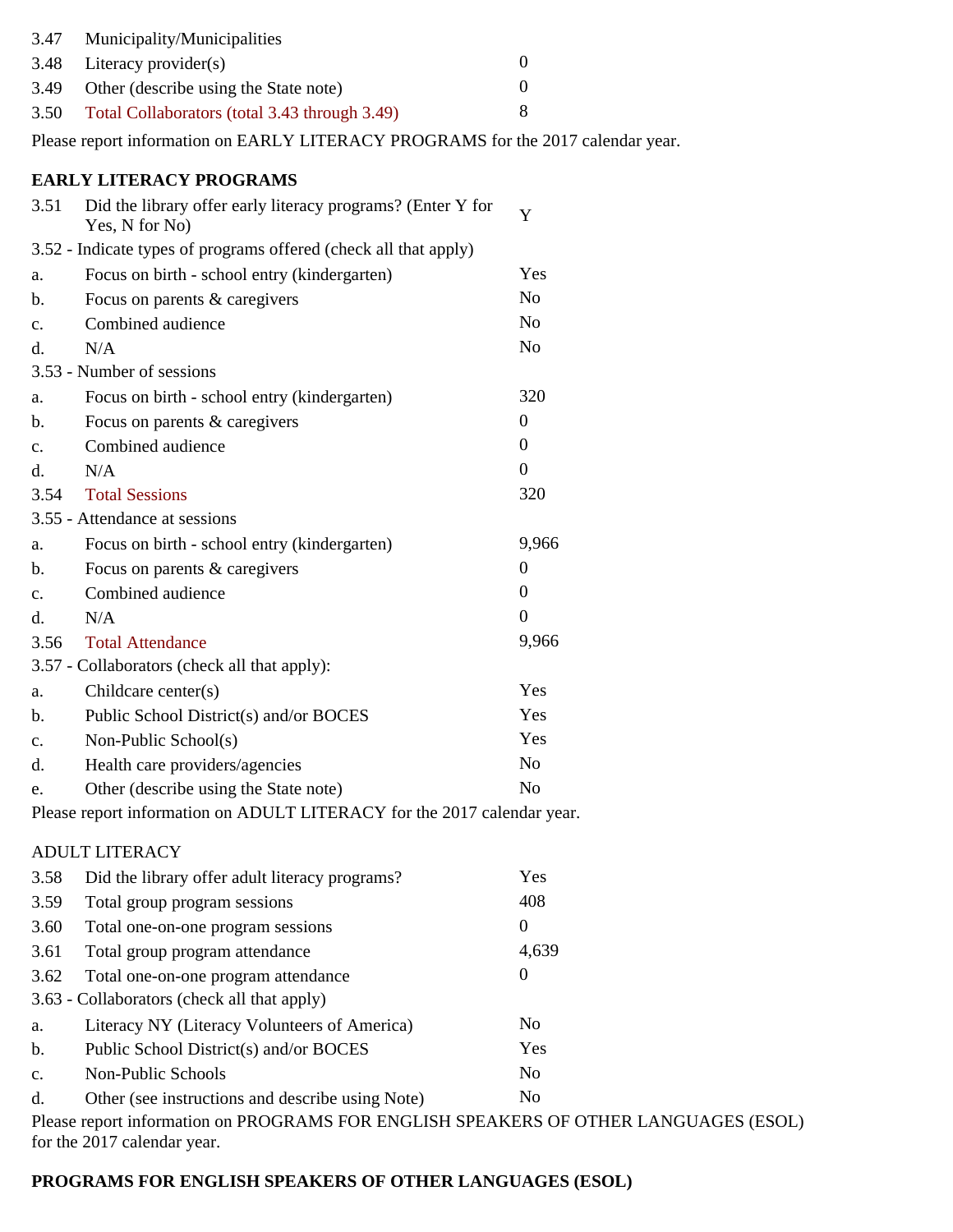| 3.64          | Did the library offer programs for English Speakers of Other $\mathbf v$<br>Languages (ESOL)? (Enter Y for Yes, N for No) |                  |
|---------------|---------------------------------------------------------------------------------------------------------------------------|------------------|
| 3.65          | Children's program sessions                                                                                               | 17               |
| 3.66          | Young adult program sessions                                                                                              | $\mathbf{0}$     |
| 3.67          | Adult program sessions                                                                                                    | 296              |
| 3.68          | Total program sessions (total $3.65 + 3.66 + 3.67$ )                                                                      | 313              |
| 3.69          | One-on-one program sessions                                                                                               | $\overline{0}$   |
| 3.70          | Children's program attendance                                                                                             | 211              |
| 3.71          | Young adult program attendance                                                                                            | $\boldsymbol{0}$ |
| 3.72          | Adult program attendance                                                                                                  | 3,731            |
| 3.73          | Total program attendance (total $3.70 + 3.71 + 3.72$ )                                                                    | 3,942            |
| 3.74          | One-on-one program attendance                                                                                             | $\boldsymbol{0}$ |
|               | 3.75 - Collaborators (check all that apply):                                                                              |                  |
| a.            | Literacy NY (Literacy Volunteers of America)                                                                              | N <sub>o</sub>   |
| b.            | Public School District(s) and/or BOCES                                                                                    | Yes              |
| $C_{\bullet}$ | Non-Public School(s)                                                                                                      | N <sub>o</sub>   |
| d.            | Other (describe using the Note)                                                                                           | N <sub>0</sub>   |
|               | Please report information on DIGITAL LITERACY for the 2017 calendar year.                                                 |                  |

#### **DIGITAL LITERACY**

| 3.76 | Did the library offer digital literacy programs? |     |
|------|--------------------------------------------------|-----|
| 3.77 | Total group program sessions                     | 85  |
| 3.78 | Total one-on-one program sessions                | 115 |
| 3.79 | Total group program attendance                   | 710 |
| 3.80 | Total one-on-one program attendance              | 115 |

## **4. LIBRARY TRANSACTIONS**

Report all transactions as of the end of the fiscal year reported in Part 1. (Please note: Internal Library usage is not considered part of circulation)

### **CATALOGED BOOK CIRCULATION**

| 4.1  | <b>Adult Fiction Books</b>                                        | 32,970  |
|------|-------------------------------------------------------------------|---------|
| 4.2  | <b>Adult Non-fiction Books</b>                                    | 25,419  |
| 4.3  | Total Adult Books (Total questions 4.1 & 4.2)                     | 58,389  |
| 4.4  | <b>Children's Fiction Books</b>                                   | 48,512  |
| 4.5  | <b>Children's Non-fiction Books</b>                               | 12,356  |
| 4.6  | Total Children's Books (Total questions 4.4 & 4.5)                | 60,868  |
| 4.7  | Total Cataloged Book Circulation (Total question 4.3 &<br>(4.6)   | 119,257 |
|      | <b>CIRCULATION OF OTHER MATERIALS</b>                             |         |
| 4.8  | <b>Circulation of Adult Other Materials</b>                       | 37,306  |
| 4.9  | Circulation of Children's Other Materials                         | 11,193  |
| 4.10 | Total Circulation of Other Materials (Total questions 4.8,<br>4.9 | 48,499  |
| 4.11 | Physical Item Circulation (Total questions $4.7 \& 4.10$ )        | 167,756 |
|      | <b>ELECTRONIC USE</b>                                             |         |
| 4.12 | Use of Electronic Material                                        | 8,849   |
| 4.13 | Successful Retrieval of Electronic Information                    | 16,342  |
| 4.14 | Electronic Content Use (Total questions $4.12 \& 4.13$ )          | 25,191  |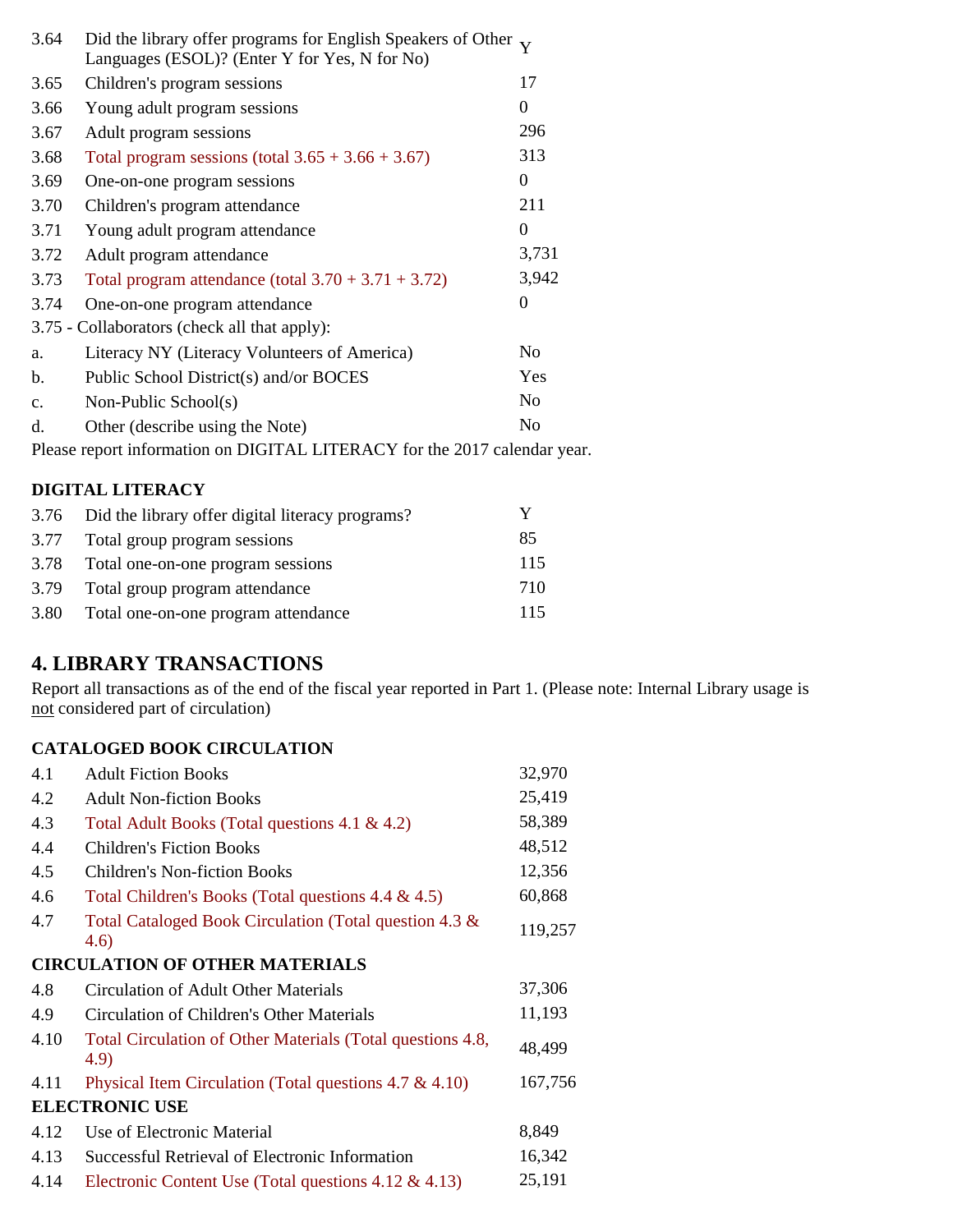| 4.15                                                   | Total Circulation of Materials (Total questions 4.11 & 4.12)                          | 176,605 |
|--------------------------------------------------------|---------------------------------------------------------------------------------------|---------|
| 4.16                                                   | Total Collection Use (Total questions $4.13 \& 4.15$ )                                | 192,947 |
|                                                        | 4.17 Grand Total Circulation of Children's Materials (Total<br>questions $4.6 \& 4.9$ | 72,061  |
|                                                        | <b>REFERENCE TRANSACTIONS</b>                                                         |         |
| 4.18                                                   | <b>Total Reference Transactions</b>                                                   | 45,149  |
| 4.19                                                   | Does the library offer virtual reference?                                             | Y       |
| INTERLIBRARY LOAN - MATERIALS RECEIVED (BORROWED)      |                                                                                       |         |
| 4.20                                                   | <b>TOTAL MATERIALS RECEIVED</b>                                                       | 26,419  |
| <b>INTERLIBRARY LOAN - MATERIALS PROVIDED (LOANED)</b> |                                                                                       |         |
| 4.21                                                   | TOTAL MATERIALS PROVIDED                                                              | 29,126  |

### **5. TECHNOLOGY AND TELECOMMUNICATIONS**

Report all information as of December 31, 2017.

#### **SYSTEMS AND SERVICES**

| 5.1 | Automated circulation system?                                                            | Y                     |
|-----|------------------------------------------------------------------------------------------|-----------------------|
| 5.2 | Online public access catalog (OPAC)?                                                     | Y                     |
| 5.3 | Electronic access to the OPAC from outside the library?                                  | Y                     |
| 5.4 | Annual number of visits to the library's web site                                        | 96,268                |
| 5.5 | Does the library use Internet filtering software on any<br>computer?                     | N                     |
| 5.6 | Name of the person responsible for the library's Information<br>Technology (IT) services | Galina Chernykh       |
| 5.7 | IT contact's telephone number (enter 10 digits only and hit<br>the Tab key)              | $(914) 835 - 0324$    |
| 5.8 | IT contact's email address                                                               | gchernykh@wlsmail.org |

### **6. STAFF INFORMATION**

Note: Report figures as of the last day of the fiscal year reported in Part 1. Include the FTE for all positions funded in the library's budget whether those positions are filled or not. This report requires conversion of part-time hours to full-time equivalents (FTE). To compute the FTE of employees in any category, take the total number of hours worked per week for all budgeted positions in that category and divide that total by the number of hours per week the library considers to be full-time. Report the FTE to two decimal places.

#### **FTE (FULL-TIME EQUIVALENT CALCULATION)**

| 6.1  | The number of hours per workweek used to compute FTE<br>for all paid library personnel in this section. | 35                |
|------|---------------------------------------------------------------------------------------------------------|-------------------|
|      | <b>BUDGETED POSITIONS IN FULL-TIME EQUIVALENTS</b>                                                      |                   |
| 6.2  | Library Director (certified)                                                                            |                   |
| 6.3  | Vacant Library Director (certified)                                                                     | $\theta$          |
| 6.4  | Librarian (certified)                                                                                   | 6.5               |
| 6.5  | Vacant Librarian (certified)                                                                            | 0                 |
| 6.6  | Library Manager (not certified)                                                                         | 0                 |
| 6.7  | Vacant Library Manager (not certified)                                                                  | $\mathbf{0}$      |
| 6.8  | Library Specialist/Paraprofessional (not certified)                                                     | 3                 |
| 6.9  | Vacant Library Specialist/Paraprofessional (not certified)                                              | $\mathbf{\Omega}$ |
| 6.10 | Other Staff                                                                                             | 6                 |
| 6.11 | Vacant Other Staff                                                                                      |                   |
|      |                                                                                                         |                   |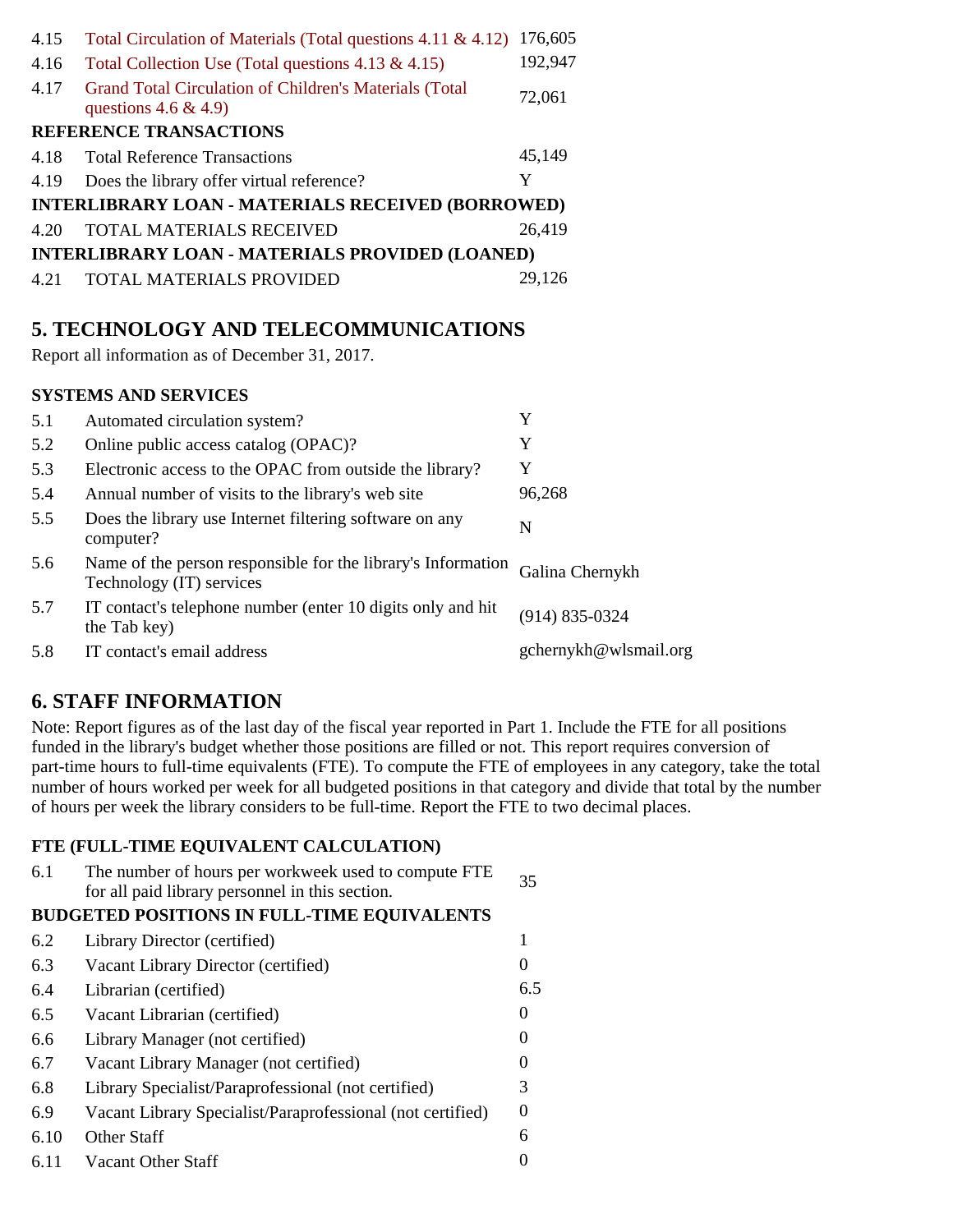| 6.12 | TOTAL PAID STAFF (Total questions 6.2, 6.4, 6.6, 6.8 &<br>6.10)          | 16.50     |
|------|--------------------------------------------------------------------------|-----------|
| 6.13 | VACANT TOTAL PAID STAFF (Total questions 6.3, 6.5,<br>$6.7, 6.9 \& 6.11$ | 0.00      |
|      | <b>SALARY INFORMATION</b>                                                |           |
| 6.14 | FTE - Entry Level Librarian (certified)                                  |           |
| 6.15 | Salary - Entry Level Librarian (certified)                               | \$50,723  |
| 6.16 | FTE - Library Director (certified)                                       |           |
| 6.17 | Salary - Library Director (certified)                                    | \$105,392 |
| 6.18 | FTE - Library Manager (not certified)                                    | N/A       |
| 6.19 | Salary - Library Manager (not certified)                                 | N/A       |

# **7. MINIMUM PUBLIC LIBRARY STANDARDS**

Report all information as of December 31, 2017. Please click here to read general instructions before completing this section.

| 7.1  | 1. Is governed by board-approved written bylaws which<br>outline the responsibilities and procedures of the library<br>board of trustees.                                                                       | Y |
|------|-----------------------------------------------------------------------------------------------------------------------------------------------------------------------------------------------------------------|---|
| 7.2  | 2. Has a board-approved written long range plan of service.                                                                                                                                                     | Y |
| 7.3  | 3. Presents a board-approved annual report to the<br>community on the library's progress in meeting its goals and Y<br>objectives.                                                                              |   |
| 7.4  | 4. Has board-approved written policies for the operation of<br>the library.                                                                                                                                     | Y |
| 7.5  | 5. Presents annually to appropriate funding agencies a<br>written board-approved budget which would enable the<br>library to meet or exceed these standards and to carry out its<br>long-range plan of service. | Y |
| 7.6  | 6. Periodically evaluates the effectiveness of the library's<br>collection and services in meeting community needs.                                                                                             | Y |
| 7.7  | 7. Is open the minimum standard number of public service<br>hours for population served. (see instructions)                                                                                                     | Y |
|      | 8. Maintains a facility to meet community needs, including adequate:                                                                                                                                            |   |
| 7.8  | 8a. space                                                                                                                                                                                                       | Y |
| 7.9  | 8b. lighting                                                                                                                                                                                                    | Y |
| 7.10 | 8c. shelving                                                                                                                                                                                                    | Y |
| 7.11 | 8d. seating                                                                                                                                                                                                     | Y |
| 7.12 | 8e. restroom (see instructions)                                                                                                                                                                                 | Y |

9. Provides equipment and connections to meet community needs and provide access to other library catalogs and other electronic information, including but not limited to the following:

| 7.13 | 9a. telephone                                                                                                                                    |              |
|------|--------------------------------------------------------------------------------------------------------------------------------------------------|--------------|
| 7.14 | 9b. photocopier (see instructions)                                                                                                               | Y            |
| 7.15 | 9c. microcomputer or terminal                                                                                                                    | Y            |
| 7.16 | 9d. printer                                                                                                                                      | Y            |
| 7.17 | 9e. Fax capability (see instructions)                                                                                                            | Y            |
| 7.18 | 10. Distributes board-approved printed information listing<br>the library's hours open, borrowing rules, services, location<br>and phone number. | $\mathbf{Y}$ |
| 7.19 | 11. Employs a paid director in accordance with the<br>provisions of Commissioner's Regulation 90.8.                                              |              |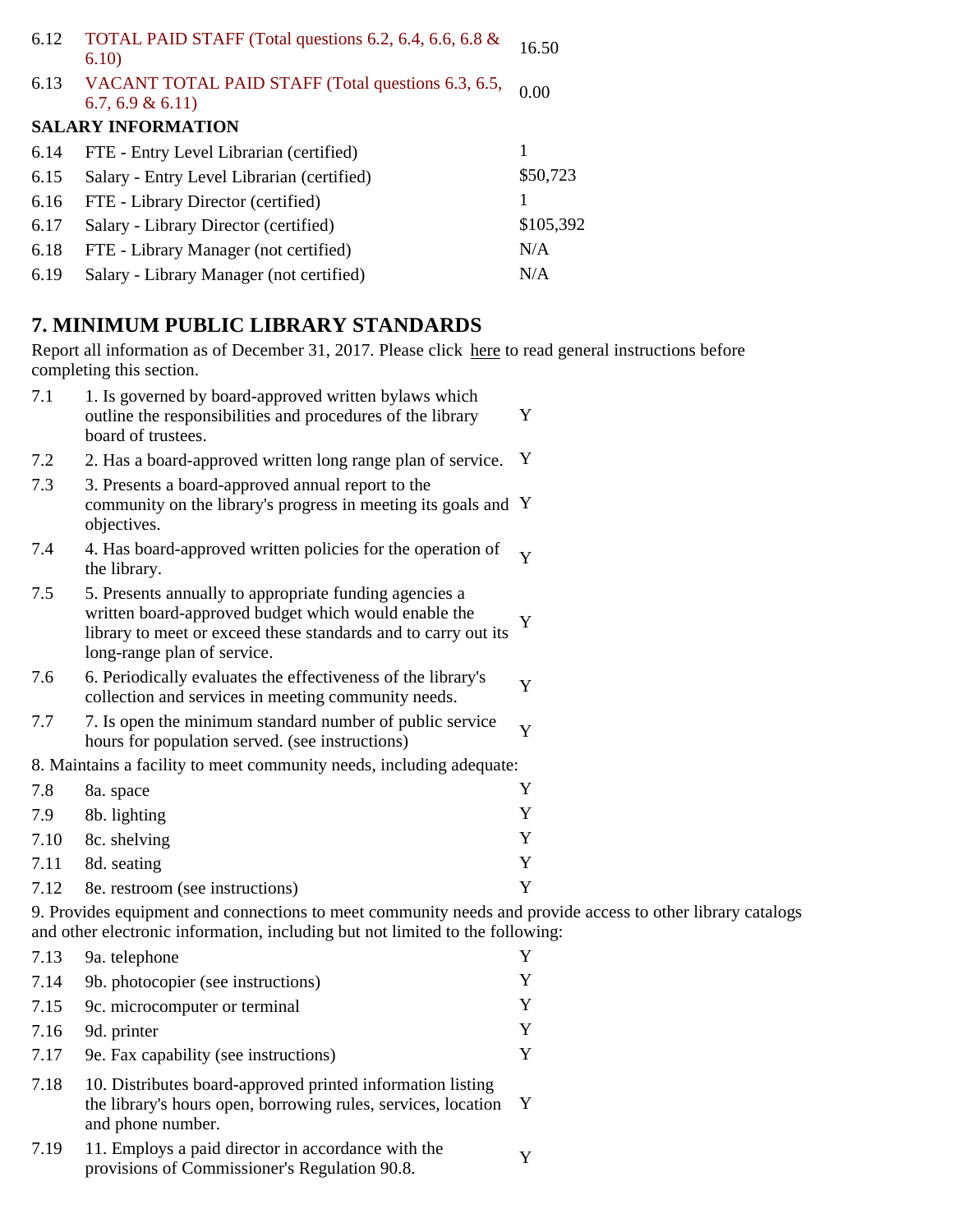## **8. PUBLIC SERVICE INFORMATION**

Report all information as of the end of the fiscal year reported in Part 1. Please click here to read general instructions before completing this section.

PUBLIC SERVICE OUTLETS - Libraries reporting main libraries, branches and bookmobiles should complete Service Outlets Information in Part 9.

| 8.1  | Main Library                                                                    | 1              |
|------|---------------------------------------------------------------------------------|----------------|
| 8.2  | <b>Branches</b>                                                                 |                |
| 8.3  | <b>Bookmobiles</b>                                                              | 0              |
| 8.4  | <b>Other Outlets</b>                                                            | $\overline{0}$ |
| 8.5  | TOTAL PUBLIC SERVICE OUTLETS (Total questions 8.1 $\sigma$ )<br>$-8.4$          |                |
|      | PUBLIC SERVICE HOURS - Report hours to two decimal places.                      |                |
| 8.6  | Minimum Weekly Total Hours - Main Library                                       | 50.00          |
| 8.7  | Minimum Weekly Total Hours - Branch Libraries                                   | 39.00          |
| 8.8  | Minimum Weekly Total Hours - Bookmobiles                                        | 0.00           |
| 8.9  | Minimum Weekly Total Hours - Total Hours Open (Total<br>questions $8.6 - 8.8$ ) | 89.00          |
| 8.10 | Annual Total Hours - Main Library                                               | 2,824.00       |
| 8.11 | <b>Annual Total Hours - Branch Libraries</b>                                    | 1,493.00       |
| 8.12 | Annual Total Hours - Bookmobiles                                                | 0.00           |
| 8.13 | Annual Hours Open - Total Hours Open (Total questions)<br>8.10 through 8.12)    | 4,317.00       |

## **9. SERVICE OUTLET INFORMATION**

Report all information as of the end of the fiscal year reported in Part 1. Please click here to read general instructions before completing this section.

NOTE: Libraries reporting Public Service Outlets in questions 8.1, 8.2 and 8.3 of Part 8 are required to complete this part of the Annual Report. Use this section to enter outlet information on main libraries, branches or bookmobiles. Complete one record for *each* main library, branch or bookmobile.

If you have multiple libraries, you may 1) enter the data for the Service Outlet Information section directly into the survey as usual or 2) send Baker and Taylor the data for this section to be uploaded into Collect. If you choose to send your data for uploading, you must enter the data into the spreadsheet form available in the survey by clicking here. Complete this form and email it to bibliostat@btol.com.

| 1.  | <b>Outlet Name</b>                  | Harrison Public Library            |
|-----|-------------------------------------|------------------------------------|
| 2.  | <b>Outlet Name Status</b>           | 00 (for no change)                 |
| 3.  | <b>Street Address</b>               | 2 Bruce Avenue                     |
| 4.  | <b>Outlet Street Address Status</b> | 00 (for no change)                 |
| 5.  | City                                | Harrison                           |
| 6.  | Zip Code                            | 10528                              |
| 7.  | Phone (enter 10 digits only)        | $(914) 835 - 0324$                 |
| 8.  | Fax Number (enter 10 digits only)   | $(914)$ 835-1564                   |
| 9.  | E-mail Address                      | harrisonnylibrarytrustee@gmail.com |
| 10. | Outlet URL                          | www.harrisonpl.org                 |
| 11. | County                              | Westchester                        |
| 12. | <b>School District</b>              | Harrison Central                   |
| 13. | <b>Library System</b>               | Westchester Library System         |
| 14. | Outlet Type Code (select one):      | <b>CE</b>                          |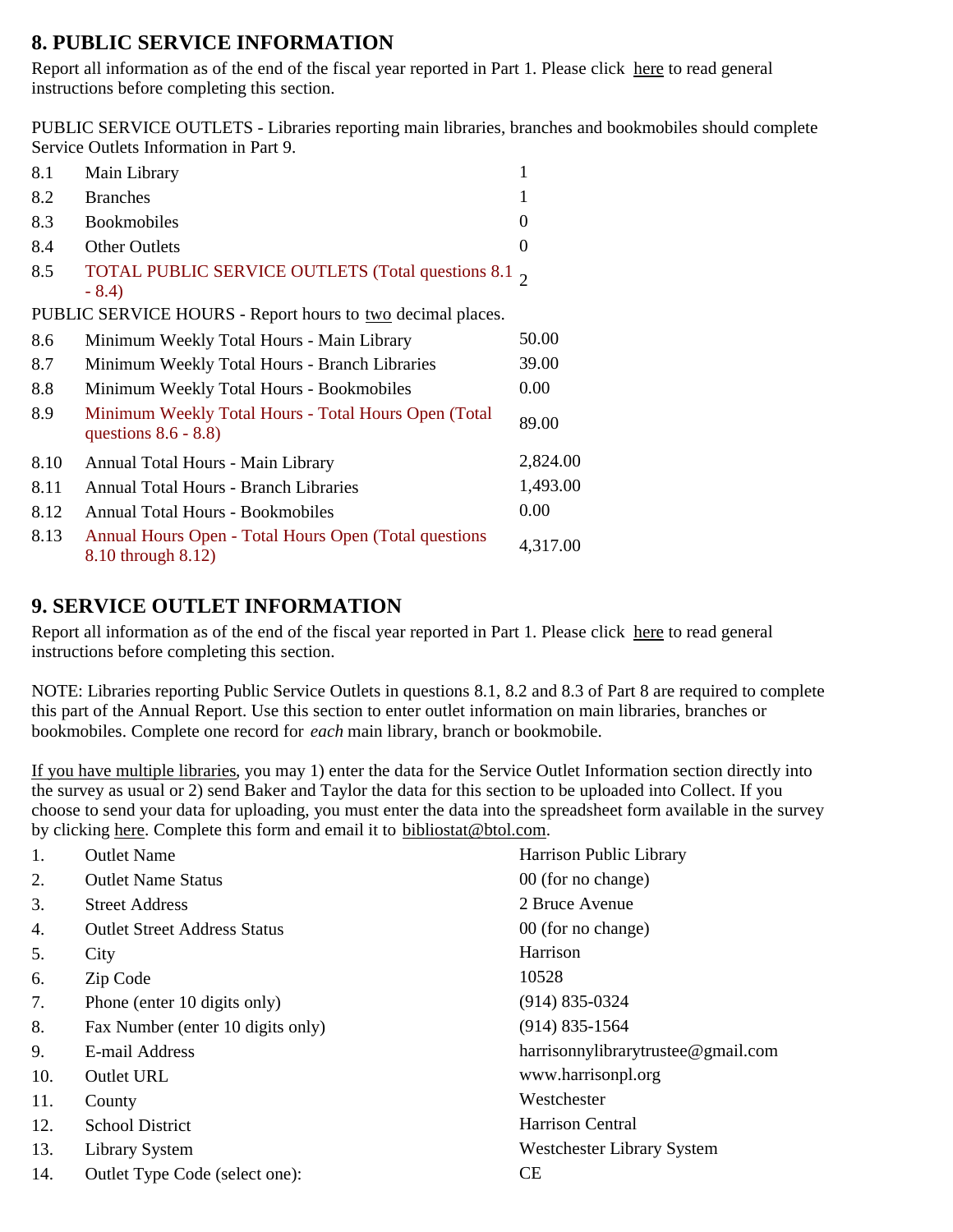| 15. | Public Service Hours Per Year for This Outlet                                                                             | 2,824                                                       |
|-----|---------------------------------------------------------------------------------------------------------------------------|-------------------------------------------------------------|
| 16. | Number of Weeks This Outlet is Open                                                                                       | 52                                                          |
| 17. | Does this outlet have meeting space available for public use<br>(non-library sponsored programs, meetings and/or events)? | Y                                                           |
| 18. | Is the meeting space available for public use even when the<br>outlet is closed?                                          | Y                                                           |
| 19. | Total number of non-library sponsored programs, meetings<br>and/or events at this outlet                                  | 10                                                          |
| 20. | Enter the appropriate outlet code (select one):                                                                           | <b>LRF</b>                                                  |
| 21. | Who owns this outlet building?                                                                                            | Town                                                        |
| 22. | Who owns the land on which this outlet is built?                                                                          | Town                                                        |
| 23. | Indicate the year this outlet was initially constructed                                                                   | 1967                                                        |
| 24. | Indicate the year this outlet underwent a major renovation<br>costing \$25,000 or more                                    | 2014                                                        |
| 25. | Square footage of the outlet                                                                                              | 14,000                                                      |
| 26. | Number of internet computers at this outlet used by general<br>public                                                     | 25                                                          |
| 27. | Number of uses (sessions) of public Internet computers per<br>year                                                        | 10,858                                                      |
| 28. | Type of connection on the outlet's public Internet computers                                                              | Fiber                                                       |
| 29. | Maximum download speed of connection on the outlet's<br>public Internet computers                                         | 8 Greater than or equal to 15 mbps and<br>less than 25 mbps |
| 30. | Maximum upload speed of connection on the outlet's public<br>Internet computers                                           | 8 Greater than or equal to 15 mbps and<br>less than 25 mbps |
| 31. | <b>Internet Provider</b>                                                                                                  | Cablevision/Optimum                                         |
| 32. | WiFi Access                                                                                                               | No restrictions to access                                   |
| 33. | Number of wireless sessions provided by the library wireless<br>service per year                                          | 16,000                                                      |
| 34. | Does the outlet have interactive videoconferencing<br>capability for public use?                                          | Y                                                           |
| 35. | Does the outlet have a building entrance that is physically<br>accessible to a person in a wheelchair?                    | Y                                                           |
| 36. | Is every public part of the outlet accessible to a person in a<br>wheelchair?                                             | Y                                                           |
| 37. | <b>LIBID</b>                                                                                                              | 8800066279                                                  |
| 38. | <b>FSCSID</b>                                                                                                             | NY0736                                                      |
| 39. | Number of Bookmobiles in the Bookmobile Outlet Record                                                                     | $\mathbf{0}$                                                |
| 40. | <b>Outlet Structure Status</b>                                                                                            | 00 (for no change from previous year)                       |
| 1.  | <b>Outlet Name</b>                                                                                                        | West Harrison Branch Library                                |
| 2.  | <b>Outlet Name Status</b>                                                                                                 | 00 (for no change)                                          |
| 3.  | <b>Street Address</b>                                                                                                     | <b>East Madison Street</b>                                  |
| 4.  | <b>Outlet Street Address Status</b>                                                                                       | 00 (for no change)                                          |
| 5.  | City                                                                                                                      | <b>West Harrison</b>                                        |
| 6.  | Zip Code                                                                                                                  | 10604                                                       |
| 7.  | Phone (enter 10 digits only)                                                                                              | $(914)$ 948-2092                                            |
| 8.  | Fax Number (enter 10 digits only)                                                                                         | $(914)$ 948-4350                                            |
| 9.  | E-mail Address                                                                                                            | harrisonnylibrarytrursttes@gmail.com                        |
| 10. | <b>Outlet URL</b>                                                                                                         | www.harrisonpl.org                                          |
| 11. | County                                                                                                                    | Westchester                                                 |
| 12. | <b>School District</b>                                                                                                    | Harrison Central                                            |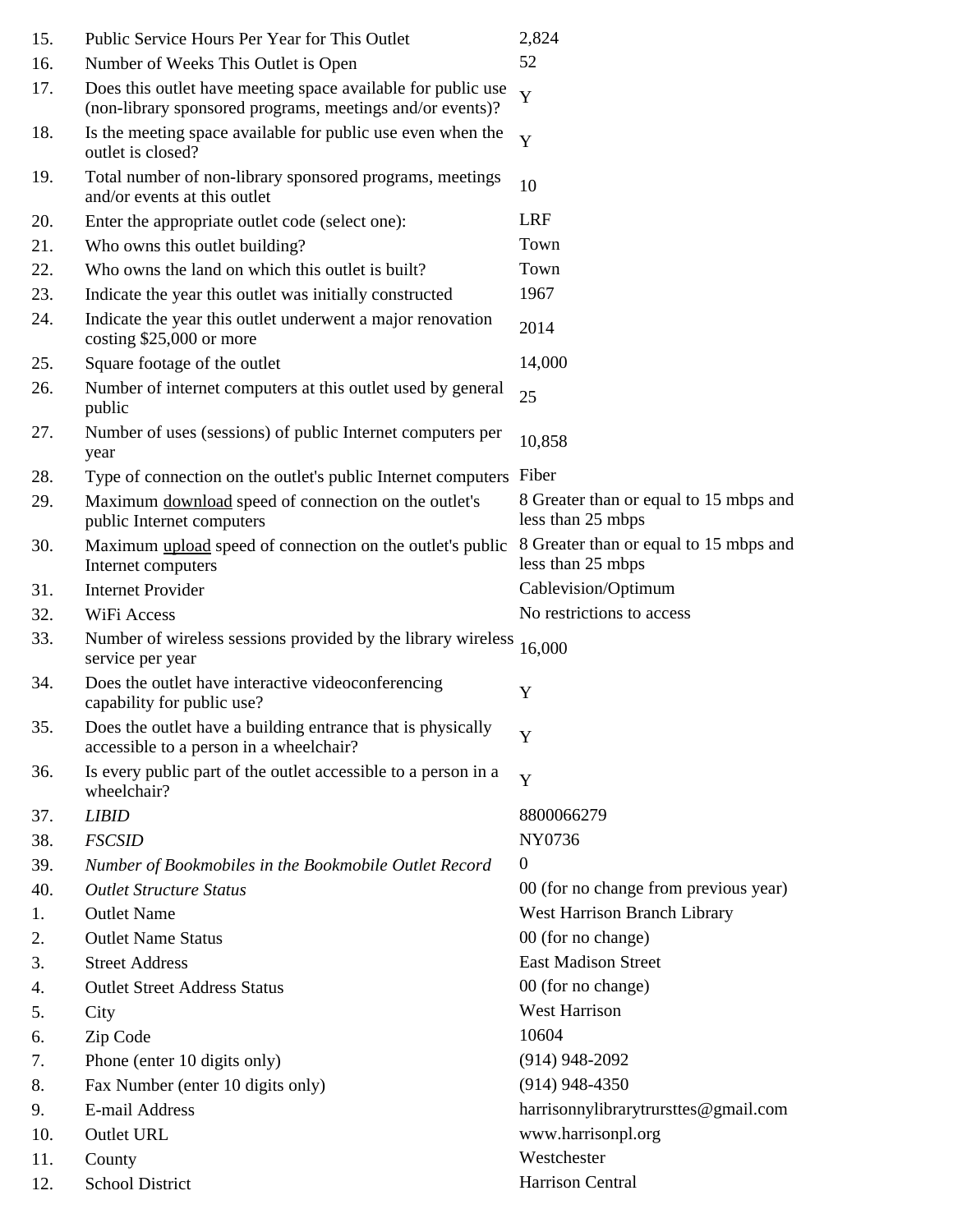| 13. | <b>Library System</b>                                                                                                     | <b>Westchester Library System</b>                           |
|-----|---------------------------------------------------------------------------------------------------------------------------|-------------------------------------------------------------|
| 14. | Outlet Type Code (select one):                                                                                            | <b>BR</b>                                                   |
| 15. | Public Service Hours Per Year for This Outlet                                                                             | 1,493                                                       |
| 16. | Number of Weeks This Outlet is Open                                                                                       | 52                                                          |
| 17. | Does this outlet have meeting space available for public use<br>(non-library sponsored programs, meetings and/or events)? | N                                                           |
| 18. | Is the meeting space available for public use even when the<br>outlet is closed?                                          | N                                                           |
| 19. | Total number of non-library sponsored programs, meetings<br>and/or events at this outlet                                  | $\overline{0}$                                              |
| 20. | Enter the appropriate outlet code (select one):                                                                           | <b>LRF</b>                                                  |
| 21. | Who owns this outlet building?                                                                                            | Town                                                        |
| 22. | Who owns the land on which this outlet is built?                                                                          | Town                                                        |
| 23. | Indicate the year this outlet was initially constructed                                                                   | 1927                                                        |
| 24. | Indicate the year this outlet underwent a major renovation<br>costing \$25,000 or more                                    | 2014                                                        |
| 25. | Square footage of the outlet                                                                                              | 9,000                                                       |
| 26. | Number of internet computers at this outlet used by general<br>public                                                     | 8                                                           |
| 27. | Number of uses (sessions) of public Internet computers per<br>year                                                        | 3,142                                                       |
| 28. | Type of connection on the outlet's public Internet computers                                                              | Cable                                                       |
| 29. | Maximum download speed of connection on the outlet's<br>public Internet computers                                         | 8 Greater than or equal to 15 mbps and<br>less than 25 mbps |
| 30. | Maximum upload speed of connection on the outlet's public<br>Internet computers                                           | 8 Greater than or equal to 15 mbps and<br>less than 25 mbps |
| 31. | <b>Internet Provider</b>                                                                                                  | Cablevision/Optimum                                         |
| 32. | WiFi Access                                                                                                               | No restrictions to access                                   |
| 33. | Number of wireless sessions provided by the library wireless $2,475$<br>service per year                                  |                                                             |
| 34. | Does the outlet have interactive videoconferencing<br>capability for public use?                                          | N                                                           |
| 35. | Does the outlet have a building entrance that is physically<br>accessible to a person in a wheelchair?                    | Y                                                           |
| 36. | Is every public part of the outlet accessible to a person in a<br>wheelchair?                                             | Y                                                           |
| 37. | <b>LIBID</b>                                                                                                              | 8800662790                                                  |
| 38. | <b>FSCSID</b>                                                                                                             | NY0736                                                      |
| 39. | Number of Bookmobiles in the Bookmobile Outlet Record                                                                     | $\boldsymbol{0}$                                            |
| 40. | <b>Outlet Structure Status</b>                                                                                            | 00 (for no change from previous year)                       |

### **10. OFFICERS AND TRUSTEES**

Report information about trustee meetings as of December 31, 2017. All public and association libraries are required by Education Law to hold at least four meetings a year.

#### **BOARD MEETINGS**

10.1 Total number of board meetings held during calendar year (January 1, 2017 to December 31, 2017)

### **NUMBER OF TRUSTEES AND TERMS**

10.2 Does your library have a range of trustees stated in the Yes library's charter documents (incorporation)?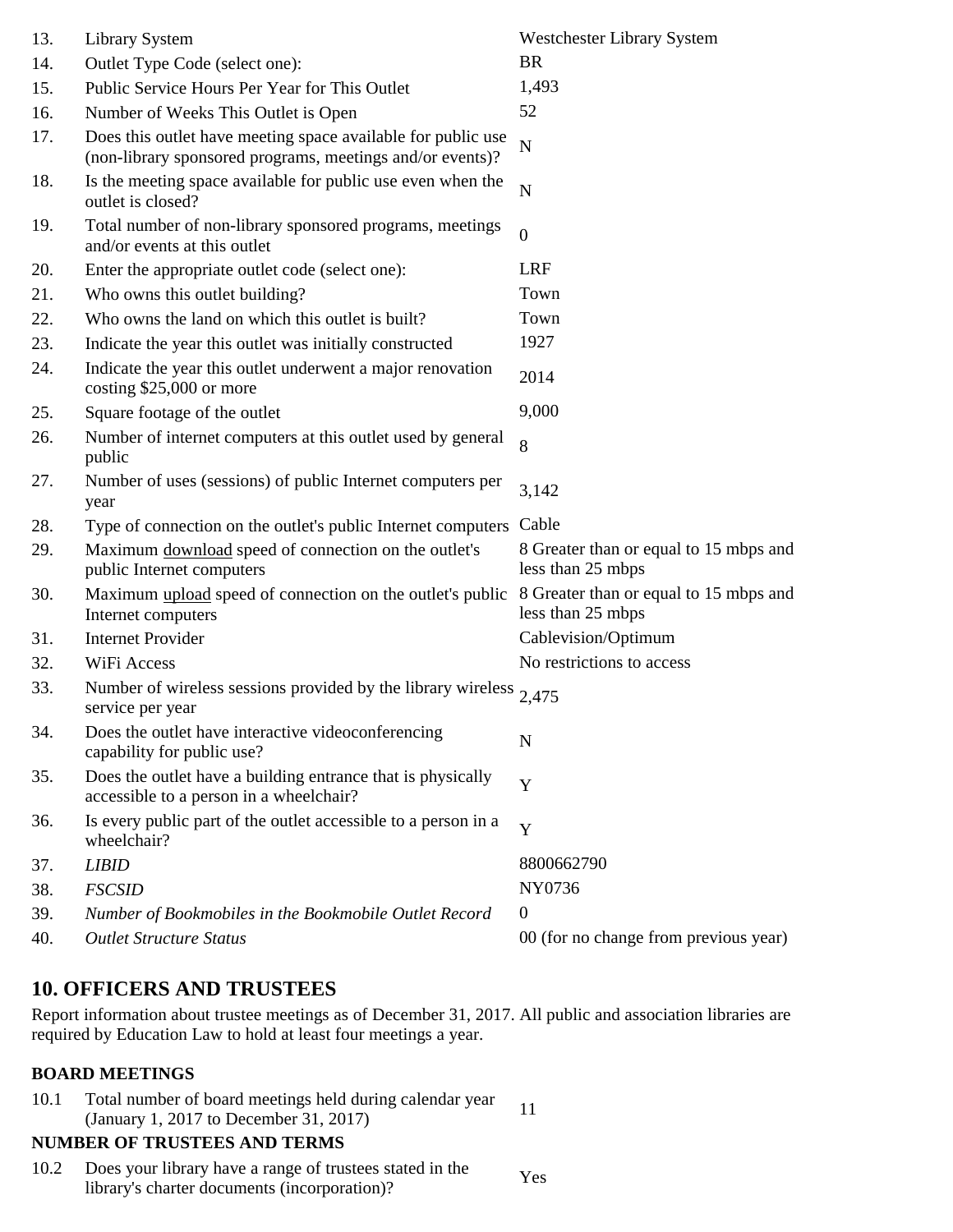| 10.3 | If yes, what is the range?                                                                                                            | $5 - 11$                           |
|------|---------------------------------------------------------------------------------------------------------------------------------------|------------------------------------|
| 10.4 | If your library has a range, how many voting positions are<br>stated in the library's current by-laws?                                | $\mathbf Q$                        |
| 10.5 | If your library does not have a range, how many voting<br>positions are stated in the library's charter documents<br>(incorporation)? |                                    |
| 10.6 | Does your library's charter documents (incorporation) state a Yes<br>specified term for trustees? If no, please explain in a Note.    |                                    |
| 10.7 | If yes, what is the trustee term length, as stated in your<br>library's charter documents (incorporation)?                            |                                    |
|      | <b>BOARD MEMBER SELECTION</b>                                                                                                         |                                    |
| 10.8 | Enter Board Member Selection Code (select one):                                                                                       | A - board members are appointed by |

municipality(ies)

List Officers and Board Members as of February 1, 2018. Complete one record for each board member. There must be a record for each voting position, whether filled or vacant. Do not include non-voting positions.

#### BOARD PRESIDENT

| 10.9       | Title (drop-down): Mr., Mrs., Ms., Miss, Dr., The<br>Honorable, The Reverend, Other (specify using the Note), or Mr.<br>Vacant                                                          |                                    |
|------------|-----------------------------------------------------------------------------------------------------------------------------------------------------------------------------------------|------------------------------------|
| 10.10      | <b>First Name</b>                                                                                                                                                                       | Robert                             |
| 10.11      | <b>Last Name</b>                                                                                                                                                                        | <b>Blake</b>                       |
| 10.12      | <b>Mailing Address</b>                                                                                                                                                                  | 24 Scott Circle                    |
| 10.13 City |                                                                                                                                                                                         | Purchase                           |
|            | 10.14 Zip Code (5 digits only)                                                                                                                                                          | 10577                              |
|            | 10.15 Phone (enter 10 digits only)                                                                                                                                                      | $(914) 589 - 9724$                 |
| 10.16      | E-mail Address                                                                                                                                                                          | HarrisonNYLibraryTrustee@gmail.com |
| 10.17      | Term Begins - Month                                                                                                                                                                     | January                            |
| 10.18      | Term Begins - Year (yyyy)                                                                                                                                                               | 2018                               |
| 10.19      | Term Expires - Month                                                                                                                                                                    | December                           |
| 10.20      | Term Expires - Year (yyyy)                                                                                                                                                              | 2022                               |
| 10.21      | Is this trustee serving a full term? If No, add a Note (for<br>example, this trustee was appointed to complete the<br>remainder of a term of a trustee who resigned their<br>position). | Yes                                |
| 10.22      | The date the Oath of Office was taken (mm/dd/yyyy)                                                                                                                                      | 01/09/2013                         |
| 10.23      | The date the Oath of Office was filed with town or county<br>clerk (mm/dd/yyyy)                                                                                                         | 01/16/2013                         |
|            | 10.24 Is this a brand new trustee?                                                                                                                                                      | N                                  |
|            |                                                                                                                                                                                         |                                    |

You may 1) enter the data for the Officers and Board Members directly into the survey as usual or 2) send Baker and Taylor the data for this section to be uploaded into Collect (but do not include the Board President $\hat{a} \in \hat{a}$ this information should still be entered directly into the survey). If you choose to send your data for uploading, you must enter the data into the spreadsheet form available here. Complete this form and email it to bibliostat@btol.com.

| 1. | Title of Board Member (select one): | Mr.                                |
|----|-------------------------------------|------------------------------------|
| 2. | First Name of Board Member          | Dave                               |
| 3. | Last Name of Board Member           | Donelson                           |
| 4. | <b>Mailing Address</b>              | 44 Park Lane                       |
| 5. | City                                | <b>West Harrison</b>               |
| 6. | Zip Code (5 digits only)            | 10604                              |
| 7. | E-mail address                      | HarrisonNYLibraryTrustee@gmail.com |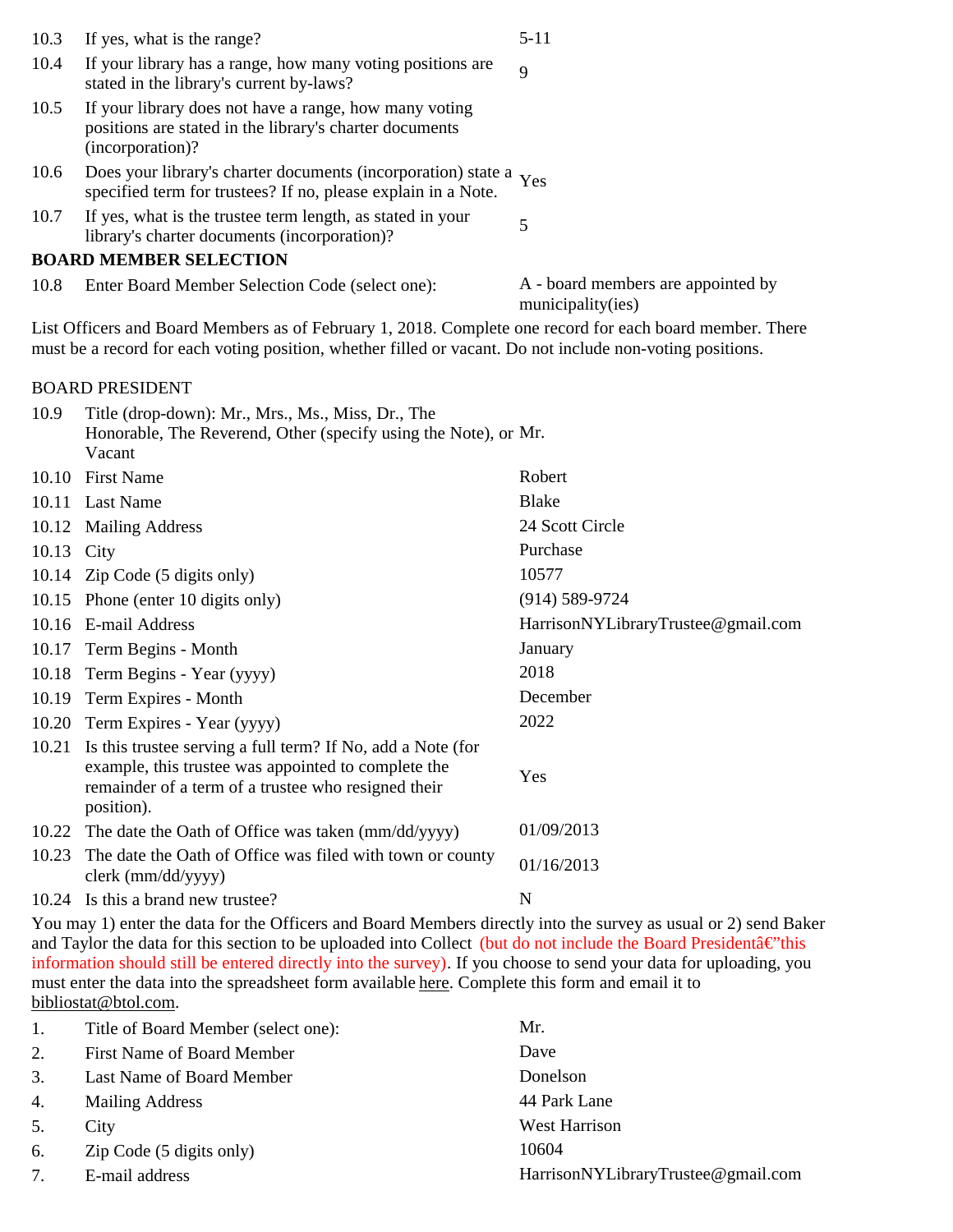| 8.  | Office Held or Trustee                                                                                                                                                                  | Vice President                     |
|-----|-----------------------------------------------------------------------------------------------------------------------------------------------------------------------------------------|------------------------------------|
| 9.  | Term Begins - Month                                                                                                                                                                     | January                            |
| 10. | Term Begins - Year (year)                                                                                                                                                               | 2016                               |
| 11. | <b>Term Expires</b>                                                                                                                                                                     | December                           |
| 12. | Term Expires - Year (yyyy)                                                                                                                                                              | 2020                               |
| 13. | Is this trustee serving a full term? If No, add a Note (for<br>example, this trustee was appointed to complete the<br>remainder of a term of a trustee who resigned their<br>position). | Yes                                |
| 14. | The date the Oath of Office (mm/dd/yyyy) was taken                                                                                                                                      | 4/2/2012                           |
| 15. | The date the Oath of Office was filed with town or county<br>clerk (mm/dd/yyyy)                                                                                                         | 4/2/2012                           |
| 16. | Is this a brand new trustee?                                                                                                                                                            | N                                  |
| 1.  | Title of Board Member (select one):                                                                                                                                                     | Mr.                                |
| 2.  | <b>First Name of Board Member</b>                                                                                                                                                       | David                              |
| 3.  | Last Name of Board Member                                                                                                                                                               | Javitch                            |
| 4.  | <b>Mailing Address</b>                                                                                                                                                                  | 43 Highfield Road                  |
| 5.  | City                                                                                                                                                                                    | Harrison                           |
| 6.  | Zip Code (5 digits only)                                                                                                                                                                | 10528                              |
| 7.  | E-mail address                                                                                                                                                                          | HarrsionNYLibraryTrustee@gmail.com |
| 8.  | Office Held or Trustee                                                                                                                                                                  | Trustee                            |
| 9.  | Term Begins - Month                                                                                                                                                                     | January                            |
| 10. | Term Begins - Year (year)                                                                                                                                                               | 2015                               |
| 11. | <b>Term Expires</b>                                                                                                                                                                     | December                           |
| 12. | Term Expires - Year (yyyy)                                                                                                                                                              | 2019                               |
| 13. | Is this trustee serving a full term? If No, add a Note (for<br>example, this trustee was appointed to complete the<br>remainder of a term of a trustee who resigned their<br>position). | Yes                                |
| 14. | The date the Oath of Office (mm/dd/yyyy) was taken                                                                                                                                      | 4/27/15                            |
| 15. | The date the Oath of Office was filed with town or county<br>clerk (mm/dd/yyyy)                                                                                                         | 4/27/15                            |
| 16. | Is this a brand new trustee?                                                                                                                                                            | N                                  |
| 1.  | Title of Board Member (select one):                                                                                                                                                     | Mr.                                |
| 2.  | First Name of Board Member                                                                                                                                                              | Gouda                              |
| 3.  | Last Name of Board Member                                                                                                                                                               | Ravajappa                          |
| 4.  | <b>Mailing Address</b>                                                                                                                                                                  | 560 Halsted Ave., Apt 3K           |
| 5.  | City                                                                                                                                                                                    | Harrison                           |
| 6.  | Zip Code (5 digits only)                                                                                                                                                                | 10528                              |
| 7.  | E-mail address                                                                                                                                                                          | HarrsionNYLibraryTrustee@gmail.com |
| 8.  | Office Held or Trustee                                                                                                                                                                  | Trustee                            |
| 9.  | Term Begins - Month                                                                                                                                                                     | January                            |
| 10. | Term Begins - Year (year)                                                                                                                                                               | 2017                               |
| 11. | <b>Term Expires</b>                                                                                                                                                                     | December                           |
| 12. | Term Expires - Year (yyyy)                                                                                                                                                              | 2021                               |
| 13. | Is this trustee serving a full term? If No, add a Note (for<br>example, this trustee was appointed to complete the<br>remainder of a term of a trustee who resigned their<br>position). | Yes                                |
| 14. | The date the Oath of Office (mm/dd/yyyy) was taken                                                                                                                                      | 1/20/2017                          |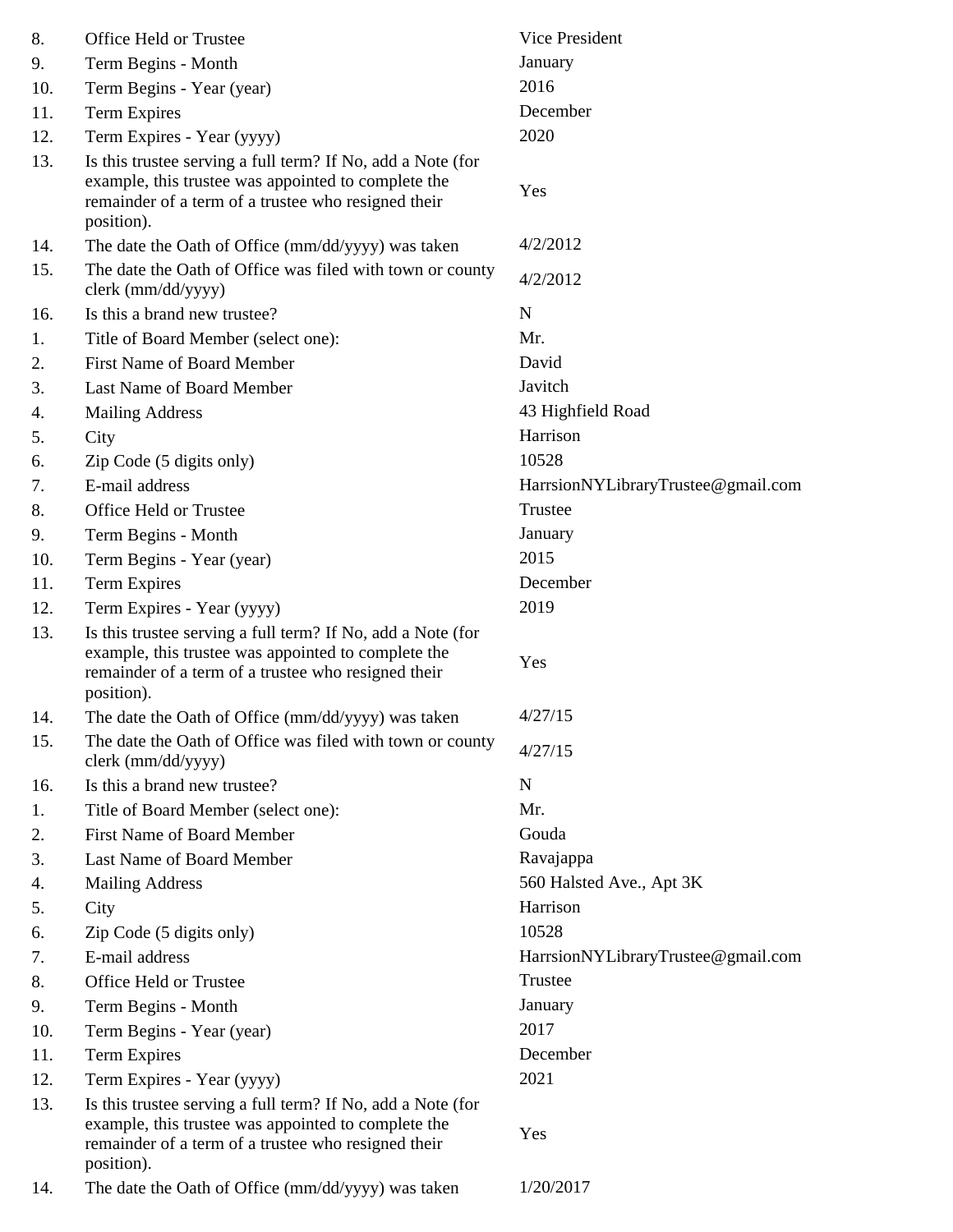| 15. | The date the Oath of Office was filed with town or county<br>clerk (mm/dd/yyyy)                                                                                                         | 1/20/2017                          |
|-----|-----------------------------------------------------------------------------------------------------------------------------------------------------------------------------------------|------------------------------------|
| 16. | Is this a brand new trustee?                                                                                                                                                            | N                                  |
| 1.  | Title of Board Member (select one):                                                                                                                                                     | Mr.                                |
| 2.  | <b>First Name of Board Member</b>                                                                                                                                                       | Joseph                             |
| 3.  | Last Name of Board Member                                                                                                                                                               | Toplyn                             |
| 4.  | <b>Mailing Address</b>                                                                                                                                                                  | 10 Ramapo Trail                    |
| 5.  | City                                                                                                                                                                                    | Harrison                           |
| 6.  | Zip Code (5 digits only)                                                                                                                                                                | 10528                              |
| 7.  | E-mail address                                                                                                                                                                          | HarrsionNYLibraryTrustee@gmail.com |
| 8.  | Office Held or Trustee                                                                                                                                                                  | Trustee                            |
| 9.  | Term Begins - Month                                                                                                                                                                     | January                            |
| 10. | Term Begins - Year (year)                                                                                                                                                               | 2014                               |
| 11. | <b>Term Expires</b>                                                                                                                                                                     | December                           |
| 12. | Term Expires - Year (yyyy)                                                                                                                                                              | 2018                               |
| 13. | Is this trustee serving a full term? If No, add a Note (for                                                                                                                             |                                    |
|     | example, this trustee was appointed to complete the<br>remainder of a term of a trustee who resigned their<br>position).                                                                | Yes                                |
| 14. | The date the Oath of Office (mm/dd/yyyy) was taken                                                                                                                                      | 7/12/2017                          |
| 15. | The date the Oath of Office was filed with town or county<br>clerk (mm/dd/yyyy)                                                                                                         | 7/12/2017                          |
| 16. | Is this a brand new trustee?                                                                                                                                                            | N                                  |
| 1.  | Title of Board Member (select one):                                                                                                                                                     | Mrs.                               |
| 2.  | <b>First Name of Board Member</b>                                                                                                                                                       | Pamela                             |
| 3.  | Last Name of Board Member                                                                                                                                                               | Stockton                           |
| 4.  | <b>Mailing Address</b>                                                                                                                                                                  | 5 Indian Trail                     |
| 5.  | City                                                                                                                                                                                    | Harrison                           |
| 6.  | Zip Code (5 digits only)                                                                                                                                                                | 10528                              |
| 7.  | E-mail address                                                                                                                                                                          | HarrsionNYLibraryTrustee@gmail.com |
| 8.  | Office Held or Trustee                                                                                                                                                                  | Secretary                          |
| 9.  | Term Begins - Month                                                                                                                                                                     | January                            |
| 10. | Term Begins - Year (year)                                                                                                                                                               | 2015                               |
| 11. | <b>Term Expires</b>                                                                                                                                                                     | December                           |
| 12. | Term Expires - Year (yyyy)                                                                                                                                                              | 2019                               |
| 13. | Is this trustee serving a full term? If No, add a Note (for<br>example, this trustee was appointed to complete the<br>remainder of a term of a trustee who resigned their<br>position). | Yes                                |
| 14. | The date the Oath of Office (mm/dd/yyyy) was taken                                                                                                                                      | 4/2/2015                           |
| 15. | The date the Oath of Office was filed with town or county<br>clerk (mm/dd/yyyy)                                                                                                         | 4/2/2015                           |
| 16. | Is this a brand new trustee?                                                                                                                                                            | $\mathbf N$                        |
| 1.  | Title of Board Member (select one):                                                                                                                                                     | Mrs.                               |
| 2.  | <b>First Name of Board Member</b>                                                                                                                                                       | LoAn                               |
| 3.  | Last Name of Board Member                                                                                                                                                               | Austin                             |
| 4.  | <b>Mailing Address</b>                                                                                                                                                                  | 4 Willets Road                     |
| 5.  | City                                                                                                                                                                                    | Harrison                           |
| 6.  | Zip Code (5 digits only)                                                                                                                                                                | 10528                              |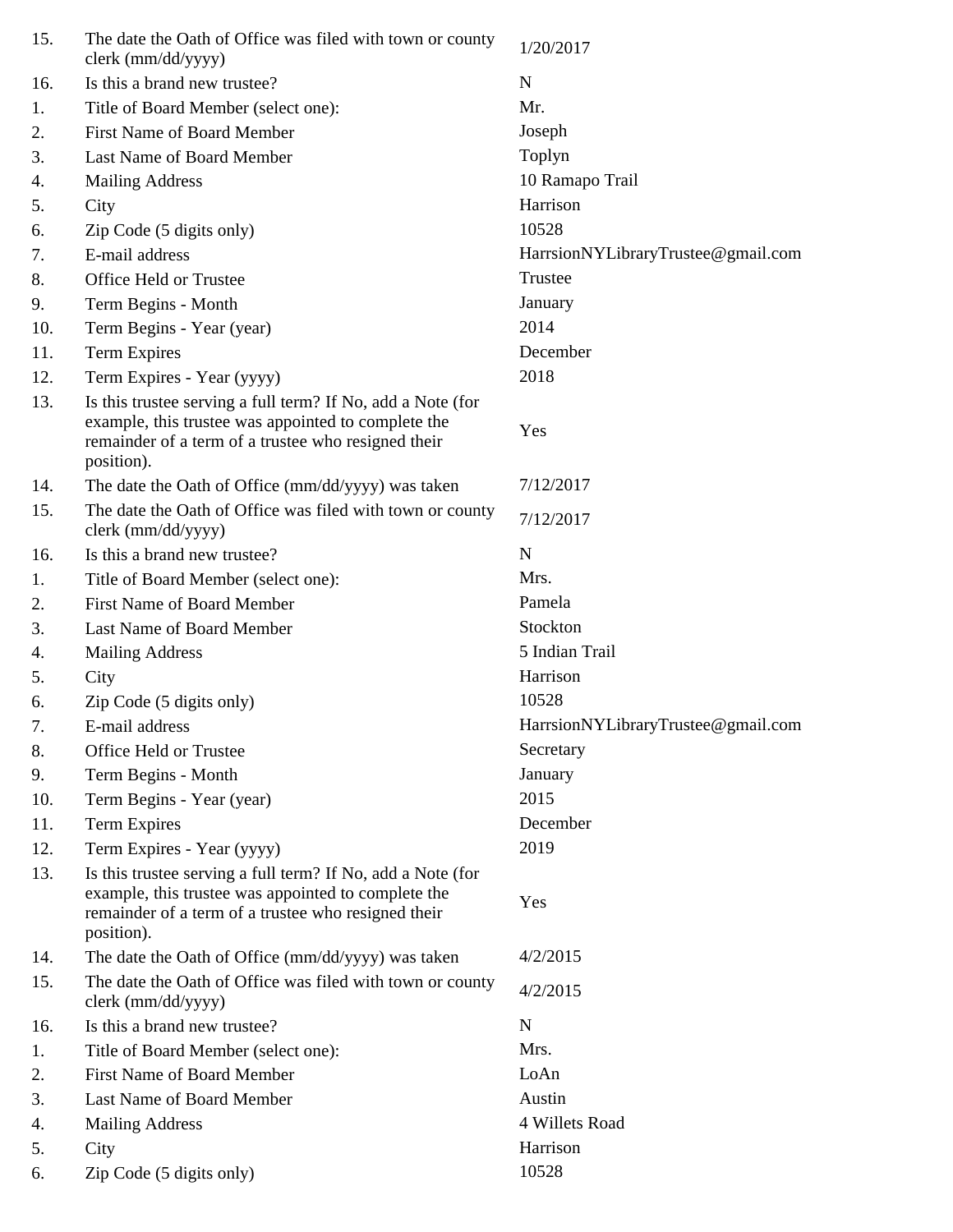| 7.  | E-mail address                                                                                                                                                                          | HarrsionNYLibraryTrustee@gmail.com |
|-----|-----------------------------------------------------------------------------------------------------------------------------------------------------------------------------------------|------------------------------------|
| 8.  | Office Held or Trustee                                                                                                                                                                  | Trustee                            |
| 9.  | Term Begins - Month                                                                                                                                                                     | October                            |
| 10. | Term Begins - Year (year)                                                                                                                                                               | 2016                               |
| 11. | <b>Term Expires</b>                                                                                                                                                                     | December                           |
| 12. | Term Expires - Year (yyyy)                                                                                                                                                              | 2019                               |
| 13. | Is this trustee serving a full term? If No, add a Note (for<br>example, this trustee was appointed to complete the<br>remainder of a term of a trustee who resigned their<br>position). | N <sub>o</sub>                     |
| 14. | The date the Oath of Office (mm/dd/yyyy) was taken                                                                                                                                      | 10/28/2016                         |
| 15. | The date the Oath of Office was filed with town or county<br>clerk (mm/dd/yyyy)                                                                                                         | 10/28/2016                         |
| 16. | Is this a brand new trustee?                                                                                                                                                            | $\mathbf N$                        |
| 1.  | Title of Board Member (select one):                                                                                                                                                     | Mr.                                |
| 2.  | <b>First Name of Board Member</b>                                                                                                                                                       | Istvan                             |
| 3.  | Last Name of Board Member                                                                                                                                                               | Nadas                              |
| 4.  | <b>Mailing Address</b>                                                                                                                                                                  | 110 Bradford Street, Apt. 3        |
| 5.  | City                                                                                                                                                                                    | Harrison                           |
| 6.  | Zip Code (5 digits only)                                                                                                                                                                | 10528                              |
| 7.  | E-mail address                                                                                                                                                                          | HarrsionNYLibraryTrustee@gmail.com |
| 8.  | Office Held or Trustee                                                                                                                                                                  | Trustee                            |
| 9.  | Term Begins - Month                                                                                                                                                                     | January                            |
| 10. | Term Begins - Year (year)                                                                                                                                                               | 2017                               |
| 11. | <b>Term Expires</b>                                                                                                                                                                     | December                           |
| 12. | Term Expires - Year (yyyy)                                                                                                                                                              | 2021                               |
| 13. | Is this trustee serving a full term? If No, add a Note (for<br>example, this trustee was appointed to complete the<br>remainder of a term of a trustee who resigned their<br>position). | Yes                                |
| 14. | The date the Oath of Office (mm/dd/yyyy) was taken                                                                                                                                      | 01/12/2017                         |
| 15. | The date the Oath of Office was filed with town or county<br>clerk (mm/dd/yyyy)                                                                                                         | 01/12/2017                         |
| 16. | Is this a brand new trustee?                                                                                                                                                            | $\mathbf N$                        |
| 1.  | Title of Board Member (select one):                                                                                                                                                     | Mrs.                               |
| 2.  | <b>First Name of Board Member</b>                                                                                                                                                       | Maureen                            |
| 3.  | Last Name of Board Member                                                                                                                                                               | Skrilow                            |
| 4.  | <b>Mailing Address</b>                                                                                                                                                                  | 122 Osborn Road                    |
| 5.  | City                                                                                                                                                                                    | Harrison                           |
| 6.  | Zip Code (5 digits only)                                                                                                                                                                | 10528                              |
| 7.  | E-mail address                                                                                                                                                                          | HarrsionNYLibraryTrustee@gmail.com |
| 8.  | Office Held or Trustee                                                                                                                                                                  | Trustee                            |
| 9.  | Term Begins - Month                                                                                                                                                                     | January                            |
| 10. | Term Begins - Year (year)                                                                                                                                                               | 2015                               |
| 11. | <b>Term Expires</b>                                                                                                                                                                     | December                           |
| 12. | Term Expires - Year (yyyy)                                                                                                                                                              | 2019                               |
| 13. | Is this trustee serving a full term? If No, add a Note (for<br>example, this trustee was appointed to complete the<br>remainder of a term of a trustee who resigned their<br>position). | Yes                                |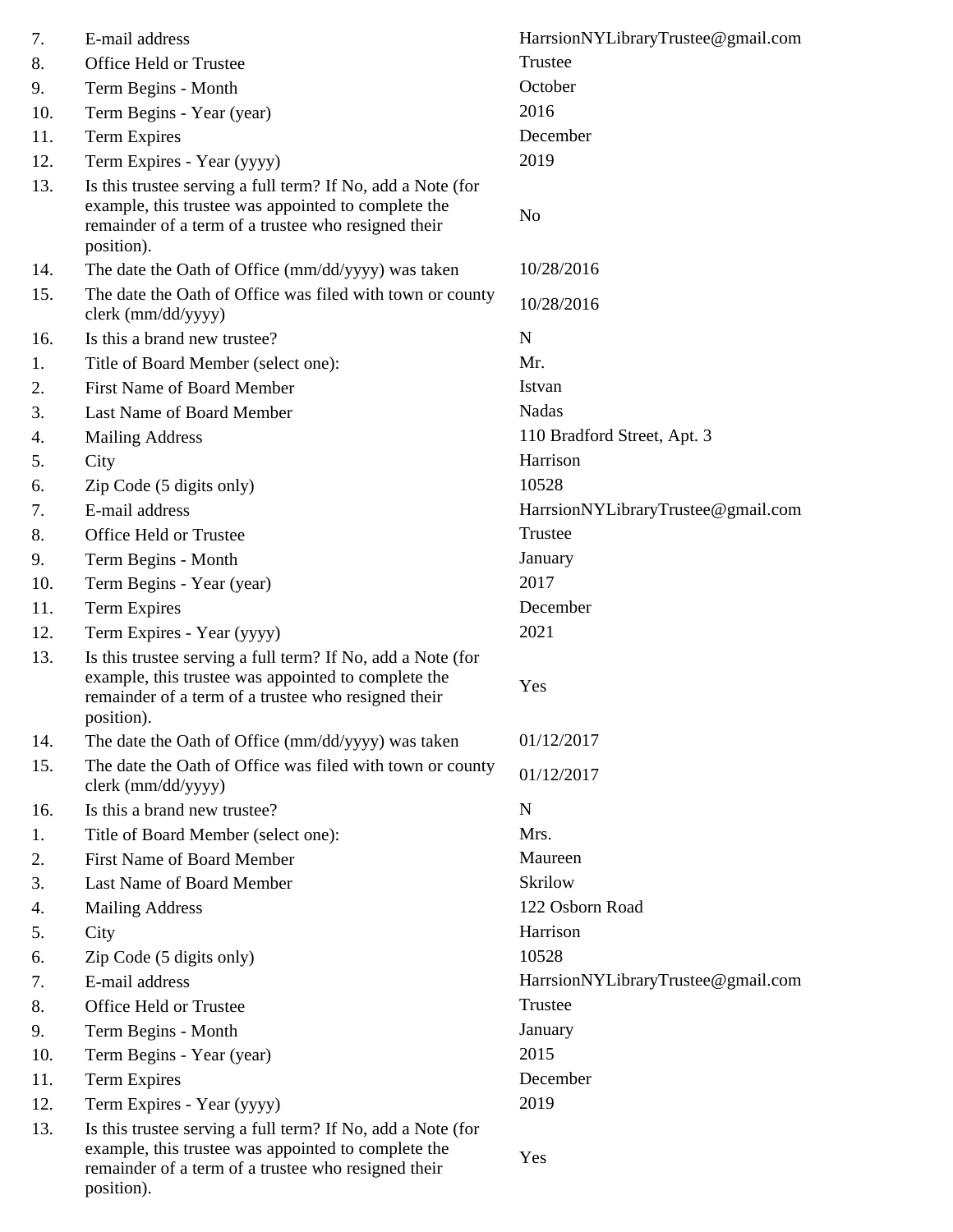| 14. | The date the Oath of Office (mm/dd/yyyy) was taken                                | 7/20/2010 |
|-----|-----------------------------------------------------------------------------------|-----------|
| 15. | The date the Oath of Office was filed with town or county<br>$clerk$ (mm/dd/yyyy) | 7/20/2010 |
| 16. | Is this a brand new trustee?                                                      | N         |

### **11. OPERATING FUNDS RECEIPTS**

Report financial data based on the fiscal reporting year reported in Part 1. *ROUND TO THE NEAREST DOLLAR.* Please click here to read general instructions before completing this section.

#### **LOCAL PUBLIC FUNDS**

Specify by name the municipalities or districts which are the source of funds.

| 11.1  | Does the library receive any local public funds? If yes,<br>complete one record for each funding source; if no, go to<br>question 11.3. | Y           |
|-------|-----------------------------------------------------------------------------------------------------------------------------------------|-------------|
| 1.    | Source of Funds                                                                                                                         | Town        |
| 2.    | Name of funding County, Municipality or District                                                                                        | Harrison    |
| 3.    | Amount                                                                                                                                  | \$2,449,275 |
| 4.    | Subject to public vote held in reporting year or in a previous<br>reporting year(s).                                                    | N/A         |
| 5.    | Written Contractual Agreement                                                                                                           | N/A         |
| 11.2  | <b>TOTAL LOCAL PUBLIC FUNDS</b>                                                                                                         | \$2,449,275 |
|       | <b>SYSTEM CASH GRANTS TO MEMBER LIBRARY</b>                                                                                             |             |
| 11.3  | Local Library Services Aid (LLSA)                                                                                                       | \$7,973     |
| 11.4  | Central Library Aid (CLDA and/or CBA)                                                                                                   | \$0         |
| 11.5  | Additional State Aid received from the System                                                                                           | \$0         |
| 11.6  | Federal Aid received from the System                                                                                                    | \$0         |
| 11.7  | <b>Other Cash Grants</b>                                                                                                                | \$0         |
| 11.8  | <b>TOTAL SYSTEM CASH GRANTS</b> (Add Questions 11.3,<br>11.4, 11.5, 11.6 and 11.7)                                                      | \$7,973     |
|       | <b>OTHER STATE AID</b>                                                                                                                  |             |
| 11.9  | State Aid other than LLSA, Central Library Aid (CLDA<br>and/or CBA), or other State Aid reported as system cash<br>grants               | \$111,423   |
|       | FEDERAL AID FOR LIBRARY OPERATION                                                                                                       |             |
|       | 11.10 LSTA                                                                                                                              | \$0         |
| 11.11 | Other Federal Aid                                                                                                                       | \$0         |
| 11.12 | <b>TOTAL FEDERAL AID</b> (Add Questions 11.10 and 11.11) \$0                                                                            |             |
| 11.13 | CONTRACTS WITH PUBLIC LIBRARIES AND/OR<br>PUBLIC LIBRARY SYSTEMS IN NEW YORK STATE                                                      | \$0         |
|       | <b>OTHER RECEIPTS</b>                                                                                                                   |             |
|       | 11.14 Gifts and Endowments                                                                                                              | \$0         |
| 11.15 | <b>Fund Raising</b>                                                                                                                     | \$0         |
|       | 11.16 Income from Investments                                                                                                           | \$1,240     |
| 11.17 | <b>Library Charges</b>                                                                                                                  | \$18,949    |
| 11.18 | Other                                                                                                                                   | \$1,302     |
| 11.19 | <b>TOTAL OTHER RECEIPTS</b> (Add Questions 11.14,<br>11.15, 11.16, 11.17 and 11.18)                                                     | \$21,491    |
| 11.20 | <b>TOTAL OPERATING FUND RECEIPTS (Add</b><br>Questions 11.2, 11.8, 11.9, 11.12, 11.13 and 11.19)                                        | \$2,590,162 |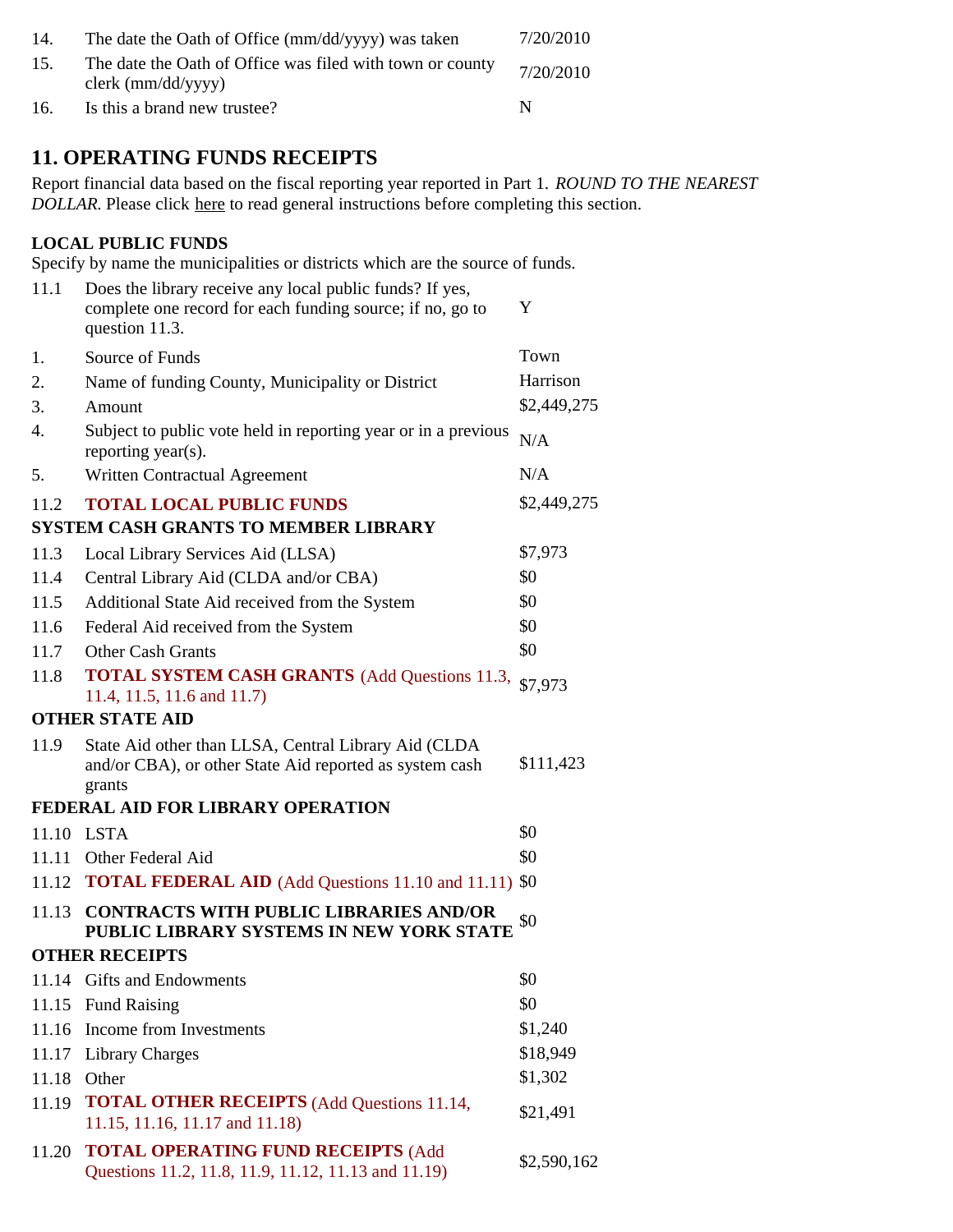| 11.21 BUDGET LOANS                                                                                                                                             | \$0         |
|----------------------------------------------------------------------------------------------------------------------------------------------------------------|-------------|
| <b>TRANSFERS</b>                                                                                                                                               |             |
| 11.22 From Capital Fund (Same as Question 14.8)                                                                                                                | \$0         |
| 11.23 From Other Funds                                                                                                                                         | \$0         |
| 11.24 <b>TOTAL TRANSFERS</b> (Add Questions 11.22 and 11.23)                                                                                                   | \$0         |
| 11.25 BALANCE IN OPERATING FUND - Beginning Balance<br>for Fiscal Year Ending 2017 (Same as Question 12.40 of<br>previous year if fiscal year has not changed) | \$428,517   |
| 11.26 GRAND TOTAL RECEIPTS, BUDGET LOANS,<br><b>TRANSFERS AND BALANCE</b> (Add Questions 11.20,<br>11.21, 11.24 and 11.25; Same as Question 12.41)             | \$3,018,679 |

## **12. OPERATING FUND DISBURSEMENTS**

**Report financial data based on the fiscal reporting year reported in Part 1. ROUND TO THE NEAREST DOLLAR. Please click here to read general instructions before completing this section.**

#### **STAFF EXPENDITURES**

#### **Salaries & Wages Paid from Library Funds**

| 12.1                                   | <b>Certified Librarians</b>                                                              | \$653,175   |
|----------------------------------------|------------------------------------------------------------------------------------------|-------------|
| 12.2                                   | Other Staff                                                                              | \$435,450   |
| 12.3                                   | <b>Total Salaries &amp; Wages Expenditures (Add Questions)</b><br>12.1 and 12.2)         | \$1,088,625 |
| 12.4                                   | <b>Employee Benefits Expenditures</b>                                                    | \$989,323   |
| 12.5                                   | <b>Total Staff Expenditures (Add Questions 12.3 and 12.4)</b>                            | \$2,077,948 |
|                                        | <b>COLLECTION EXPENDITURES</b>                                                           |             |
| 12.6                                   | <b>Print Materials Expenditures</b>                                                      | \$100,033   |
| 12.7                                   | <b>Electronic Materials Expenditures</b>                                                 | \$23,816    |
| 12.8                                   | <b>Other Materials Expenditures</b>                                                      | \$13,010    |
| 12.9                                   | <b>Total Collection Expenditures (Add Questions 12.6, 12.7)</b><br>and 12.8)             | \$136,859   |
|                                        | <b>CAPITAL EXPENDITURES FROM OPERATING FUNDS</b>                                         |             |
|                                        | 12.10 From Local Public Funds (71PF)                                                     | \$0         |
|                                        | 12.11 From Other Funds (71OF)                                                            | \$0         |
| 12.12                                  | <b>Total Capital Expenditures (Add Questions 12.10 and</b><br>12.11)                     | \$0         |
| OPERATION AND MAINTENANCE OF BUILDINGS |                                                                                          |             |
|                                        | <b>Repairs to Building &amp; Building Equipment</b>                                      |             |
|                                        | 12.13 From Local Public Funds (72PF)                                                     | \$0         |
|                                        | 12.14 From Other Funds (72OF)                                                            | \$0         |
|                                        | 12.15 Total Repairs (Add Questions 12.13 and 12.14)                                      | \$0         |
|                                        | 12.16 Other Disbursements for Operation & Maintenance of<br><b>Buildings</b>             | \$109,919   |
| 12.17                                  | <b>Total Operation &amp; Maintenance of Buildings (Add</b><br>Questions 12.15 and 12.16) | \$109,919   |
| <b>MISCELLANEOUS EXPENSES</b>          |                                                                                          |             |
|                                        | 12.18 Office and Library Supplies                                                        | \$17,486    |
|                                        | 12.19 Telecommunications                                                                 | \$15,781    |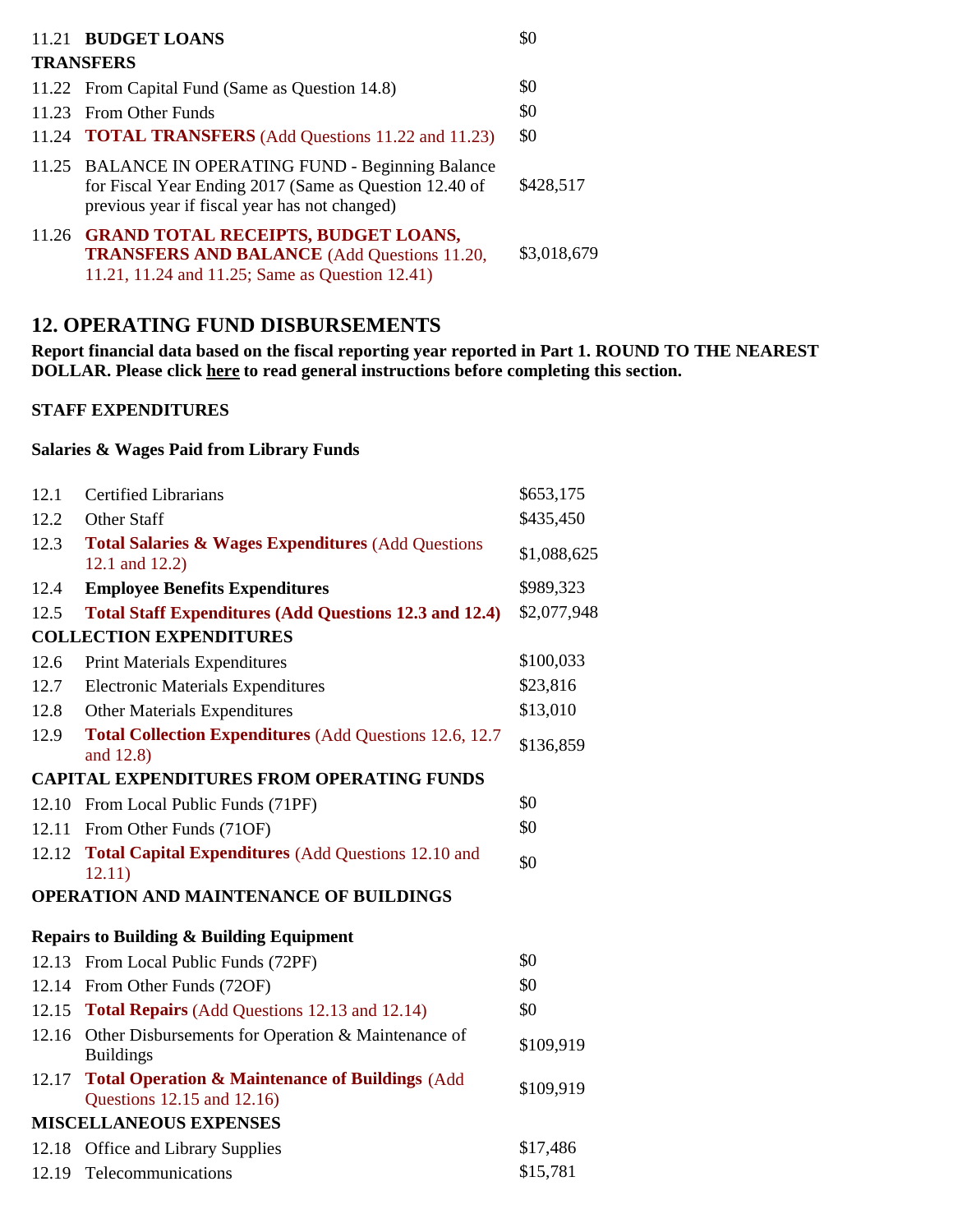|       | 12.20 Binding Expenses                                                                                                                                                                                                                      | \$0                     |
|-------|---------------------------------------------------------------------------------------------------------------------------------------------------------------------------------------------------------------------------------------------|-------------------------|
|       | 12.21 Postage and Freight                                                                                                                                                                                                                   | \$668                   |
|       | 12.22 Professional & Consultant Fees                                                                                                                                                                                                        | \$0                     |
|       | 12.23 Equipment                                                                                                                                                                                                                             | \$4,000                 |
|       | 12.24 Other Miscellaneous                                                                                                                                                                                                                   | \$25,462                |
|       | 12.25 Total Miscellaneous Expenses (Add Questions 12.18,<br>12.19, 12.20, 12.21, 12.22, 12.23 and 12.24)                                                                                                                                    | \$63,397                |
|       | 12.26 CONTRACTS WITH PUBLIC LIBRARIES AND/OR<br>PUBLIC LIBRARY SYSTEMS IN NEW YORK STATE                                                                                                                                                    | \$65,964                |
|       | <b>DEBT SERVICE</b>                                                                                                                                                                                                                         |                         |
|       | <b>Capital Purposes Loans (Principal and Interest)</b>                                                                                                                                                                                      |                         |
|       | 12.27 From Local Public Funds (73PF)                                                                                                                                                                                                        | \$0                     |
|       | 12.28 From Other Funds (73OF)                                                                                                                                                                                                               | \$0                     |
|       | 12.29 Total (Add Questions 12.27 and 12.28)                                                                                                                                                                                                 | \$0                     |
|       | 12.30 Budget Loans (Principal and Interest)                                                                                                                                                                                                 | \$0                     |
| 12.31 | Short-Term Loans                                                                                                                                                                                                                            | \$0                     |
|       | 12.32 Total Debt Service (Add Questions 12.29, 12.30 and 12.31) \$0                                                                                                                                                                         |                         |
|       | 12.33 TOTAL OPERATING FUND DISBURSEMENTS (Add                                                                                                                                                                                               | \$2,454,087             |
|       | Questions 12.5, 12.9, 12.12, 12.17, 12.25, 12.26 and 12.32)                                                                                                                                                                                 |                         |
|       | <b>TRANSFERS</b>                                                                                                                                                                                                                            |                         |
|       | <b>Transfers to Capital Fund</b>                                                                                                                                                                                                            |                         |
|       | 12.34 From Local Public Funds (76PF)                                                                                                                                                                                                        | \$0                     |
|       | 12.35 From Other Funds (76OF)                                                                                                                                                                                                               | \$0                     |
|       | 12.36 Total Transfers to Capital Fund (Add Questions 12.34<br>and $12.35$ ; same as Question $13.8$ )                                                                                                                                       | \$0                     |
|       | 12.37 Transfer to Other Funds                                                                                                                                                                                                               | \$291,423               |
|       | 12.38 <b>TOTAL TRANSFERS</b> (Add Questions 12.36 and 12.37)                                                                                                                                                                                | \$291,423               |
|       | 12.39 TOTAL DISBURSEMENTS AND TRANSFERS (Add<br>Questions 12.33 and 12.38)                                                                                                                                                                  | \$2,745,510             |
|       | 12.40 BALANCE IN OPERATING FUND - Ending Balance for<br>the Fiscal Year Ending 2017                                                                                                                                                         | \$273,169               |
| 12.41 | <b>GRAND TOTAL DISBURSEMENTS, TRANSFERS &amp;</b><br><b>BALANCE</b> (Add Questions 12.39 and 12.40; same as<br>Question 11.26)                                                                                                              | \$3,018,679             |
|       | <b>ASSURANCE</b>                                                                                                                                                                                                                            |                         |
|       | 12.42 The Library operated in accordance with all provisions of<br>Education Law and the Regulations of the Commissioner,<br>and assures that the "Annual Report" was reviewed and<br>accepted by the Library Board on (date - mm/dd/yyyy). | 3/5/18                  |
|       | <b>FISCAL AUDIT</b>                                                                                                                                                                                                                         |                         |
|       | 12.43 Last audit performed (mm/dd/yyyy)                                                                                                                                                                                                     | 3/1/2017                |
|       | 12.44 Time period covered by this audit (mm/dd/yyyy) -                                                                                                                                                                                      |                         |
|       | (mm/dd/yyyy)                                                                                                                                                                                                                                | $1/1/17 - 12/31/17$     |
|       | 12.45 Indicate type of audit (select one):<br><b>CAPITAL FUND</b>                                                                                                                                                                           | Private Accounting Firm |
|       | 12.46 Does the library have a Capital Fund? Enter Y for Yes, N                                                                                                                                                                              |                         |
|       | for No. If No, stop here. If Yes, complete the Capital Fund<br>Report.                                                                                                                                                                      | N                       |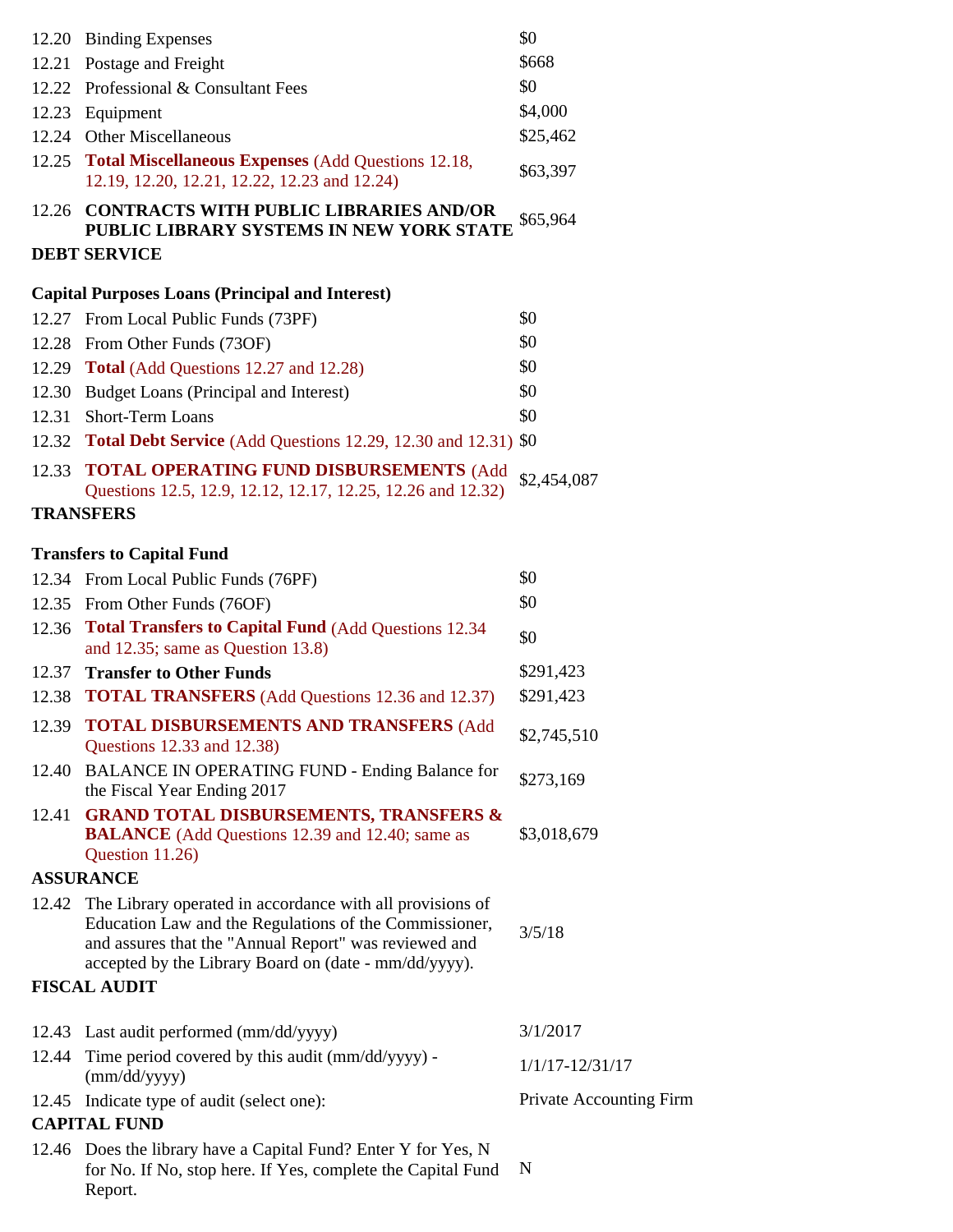### **13. CAPITAL FUND RECEIPTS**

Report financial data based on the fiscal year reported in Part 1. *ROUND TO THE NEAREST DOLLAR.* Please click here to read general instructions before completing this section.

#### **REVENUES FROM LOCAL SOURCES**

| 13.1                                    | <b>Revenues from Local Government Sources</b>                                                                                                                  |     |  |  |
|-----------------------------------------|----------------------------------------------------------------------------------------------------------------------------------------------------------------|-----|--|--|
| 13.2                                    | All Other Revenues from Local Sources                                                                                                                          | \$0 |  |  |
| 13.3                                    | <b>Total Revenues from Local Sources (Add Questions 13.1)</b><br>and 13.2)                                                                                     | \$0 |  |  |
| <b>STATE AID FOR CAPITAL PROJECTS</b>   |                                                                                                                                                                |     |  |  |
| 13.4                                    | <b>State Aid Received for Construction</b>                                                                                                                     | \$0 |  |  |
| 13.5                                    | Other State Aid                                                                                                                                                | \$0 |  |  |
| 13.6                                    | <b>Total State Aid</b> (Add Questions 13.4 and 13.5)                                                                                                           | \$0 |  |  |
| <b>FEDERAL AID FOR CAPITAL PROJECTS</b> |                                                                                                                                                                |     |  |  |
| 13.7                                    | <b>TOTAL FEDERAL AID</b>                                                                                                                                       | \$0 |  |  |
| <b>INTERFUND REVENUE</b>                |                                                                                                                                                                |     |  |  |
| 13.8                                    | Transfer from Operating Fund (Same as Question 12.36)                                                                                                          | \$0 |  |  |
| 13.9                                    | <b>TOTAL REVENUES</b> (Add Questions 13.3, 13.6, 13.7 and<br>13.8)                                                                                             | \$0 |  |  |
| 13.10                                   | <b>NON-REVENUE RECEIPTS</b>                                                                                                                                    | \$0 |  |  |
| 13.11                                   | <b>TOTAL CASH RECEIPTS</b> (Add Questions 13.9 and<br>13.10)                                                                                                   | \$0 |  |  |
| 13.12                                   | <b>BALANCE IN CAPITAL FUND - Beginning Balance for</b><br>Fiscal Year Ending 2017 (Same as Question 14.11 of<br>previous year, if fiscal year has not changed) | \$0 |  |  |
| 13.13                                   | <b>TOTAL CASH RECEIPTS AND BALANCE (Add</b><br>Questions 13.11 and 13.12; same as Question 14.12)                                                              | \$0 |  |  |

## **14. CAPITAL FUND DISBURSEMENTS**

**Report financial data based on the fiscal reporting year reported in Part 1. ROUND TO THE NEAREST DOLLAR. Please click here to read general instructions before completing this section.**

#### **PROJECT EXPENDITURES**

| 14.1  | Construction                                                                  | \$0 |
|-------|-------------------------------------------------------------------------------|-----|
| 14.2  | Incidental Construction                                                       | \$0 |
|       | <b>Other Disbursements</b>                                                    |     |
| 14.3  | Purchase of Buildings                                                         | \$0 |
| 14.4  | Interest                                                                      | \$0 |
| 14.5  | <b>Collection Expenditures</b>                                                | \$0 |
| 14.6  | Total Other Disbursements (Add Questions 14.3, 14.4 and<br>14.5)              | \$0 |
| 14.7  | <b>TOTAL PROJECT EXPENDITURES (Add Questions</b><br>14.1, 14.2 and 14.6)      | \$0 |
| 14.8  | <b>TRANSFER TO OPERATING FUND (Same as Question</b><br>11.22)                 | \$0 |
| 14.9  | <b>NON-PROJECT EXPENDITURES</b>                                               | \$0 |
| 14.10 | TOTAL CASH DISBURSEMENTS AND TRANSFERS<br>(Add Questions 14.7, 14.8 and 14.9) | \$0 |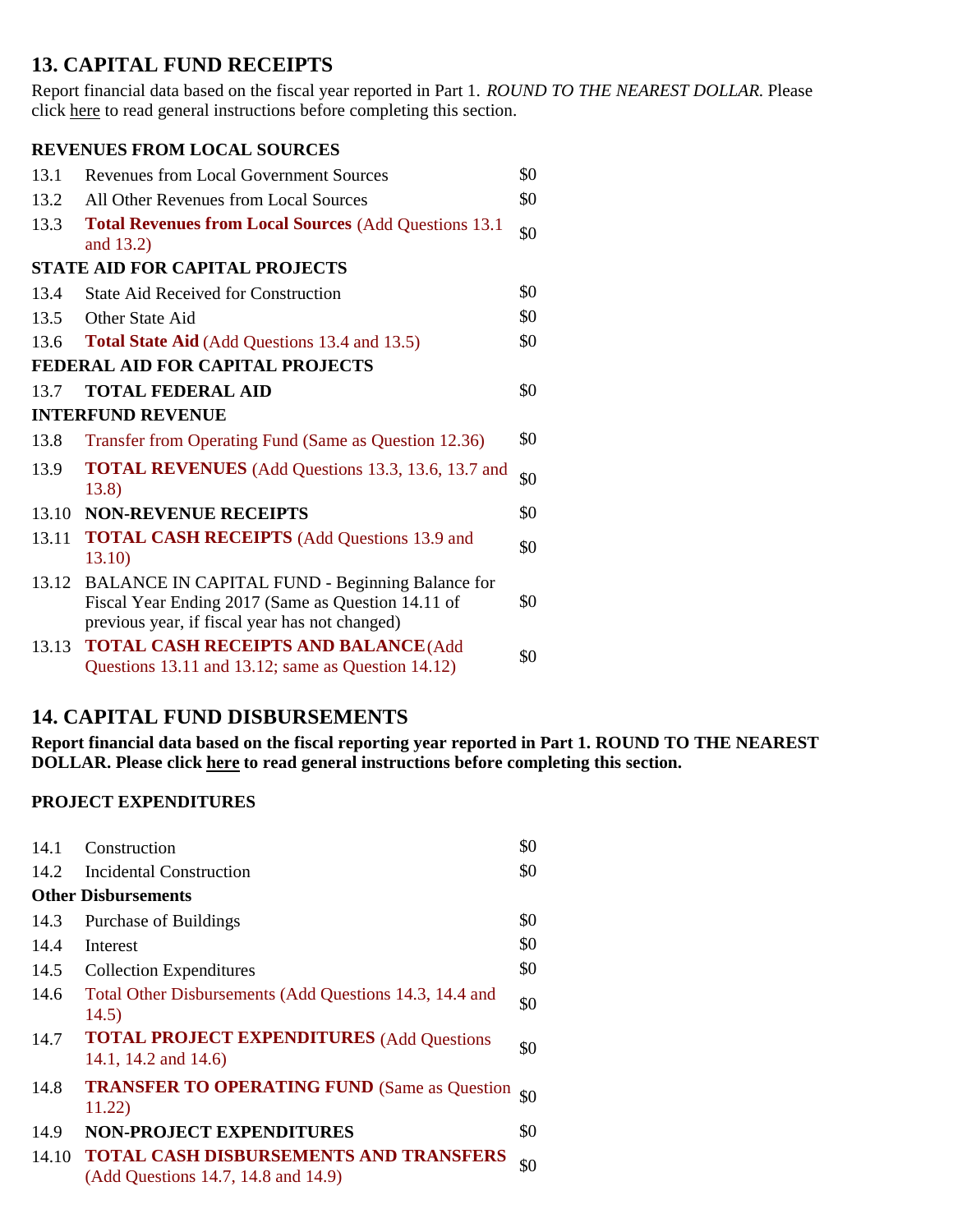- 14.11 Ending Balance for the **BALANCE IN CAPITAL FUND** \$0 Fiscal Year Ending 2017
- 14.12 **TOTAL CASH DISBURSEMENTS AND BALANCE** (Add Questions 14.10 and 14.11; same as Question 13.13) \$0

### **15. CENTRAL LIBRARIES**

#### PART 15 EXISTS FOR THE CENTRAL/CO-CENTRAL LIBRARIES ONLY. PLEASE PROCEED TO SECTION 16. FEDERAL TOTALS AND CONTINUE ON WITH YOUR SURVEY

## **16. FEDERAL TOTALS**

All questions in Part 16 are calculated, locked fields. *Note:* See instructions for definitions and calculations of each of these Federal Totals.

| 16.1  | <b>Total ALA-MLS</b>                                                                       | 6.56        |
|-------|--------------------------------------------------------------------------------------------|-------------|
| 16.2  | <b>Total Librarians</b>                                                                    | 9.19        |
| 16.3  | <b>All Other Paid Staff</b>                                                                | 5.25        |
| 16.4  | <b>Total Paid Employees</b>                                                                | 14.44       |
| 16.5  | <b>State Government Revenue</b>                                                            | \$119,396   |
| 16.6  | <b>Federal Government Revenue</b>                                                          | \$0         |
| 16.7  | <b>Other Operating Revenue</b>                                                             | \$21,491    |
| 16.8  | <b>Total Operating Revenue</b>                                                             | \$2,590,162 |
| 16.9  | <b>Other Operating Expenditures</b>                                                        | \$239,280   |
| 16.10 | <b>Total Operating Expenditures</b>                                                        | \$2,454,087 |
| 16.11 | <b>Total Capital Expenditures</b>                                                          | \$0         |
| 16.12 | <b>Print Materials</b>                                                                     | 81,871      |
|       | 16.13 Total Registered Borrowers                                                           | 9,322       |
| 16.14 | <b>Other Capital Revenue and Receipts</b>                                                  | \$0         |
| 16.15 | Number of internet computers used by general public                                        | 33          |
| 16.16 | Total Uses (sessions) of Public Internet Computers Per Year                                | 14,000      |
| 16.17 | <b>Total Wireless Sessions Provided by the Library Wireless</b><br><b>Service Per Year</b> | 18,475      |

## **17. FOR NEW YORK STATE LIBRARY USE ONLY**

| 17.1 | LIB ID                              | 8800662790   |
|------|-------------------------------------|--------------|
|      | 17.2 Interlibrary Relationship Code | МE           |
| 17.3 | Legal Basis Code                    | <b>CI</b>    |
|      | 17.4 Administrative Structure Code  | <b>MO</b>    |
|      | 17.5 FSCS Public Library Definition | Y            |
| 17.6 | Geographic Code                     | <b>OTH</b>   |
| 17.7 | <b>FSCS ID</b>                      | NY0736       |
| 17.8 | <b>SED CODE</b>                     | 660501700005 |
| 17.9 | <i><b>INSTITUTION ID</b></i>        | 800000035412 |

### **SUGGESTED IMPROVEMENTS**

| Library Name:                   | <b>HARRISON PUBLIC LIBRARY</b> |
|---------------------------------|--------------------------------|
| Library System:                 | Westchester Library System     |
| Name of Person Completing Form: | Galina Chernykh                |
| Phone Number:                   | $(914)$ 835-0324               |